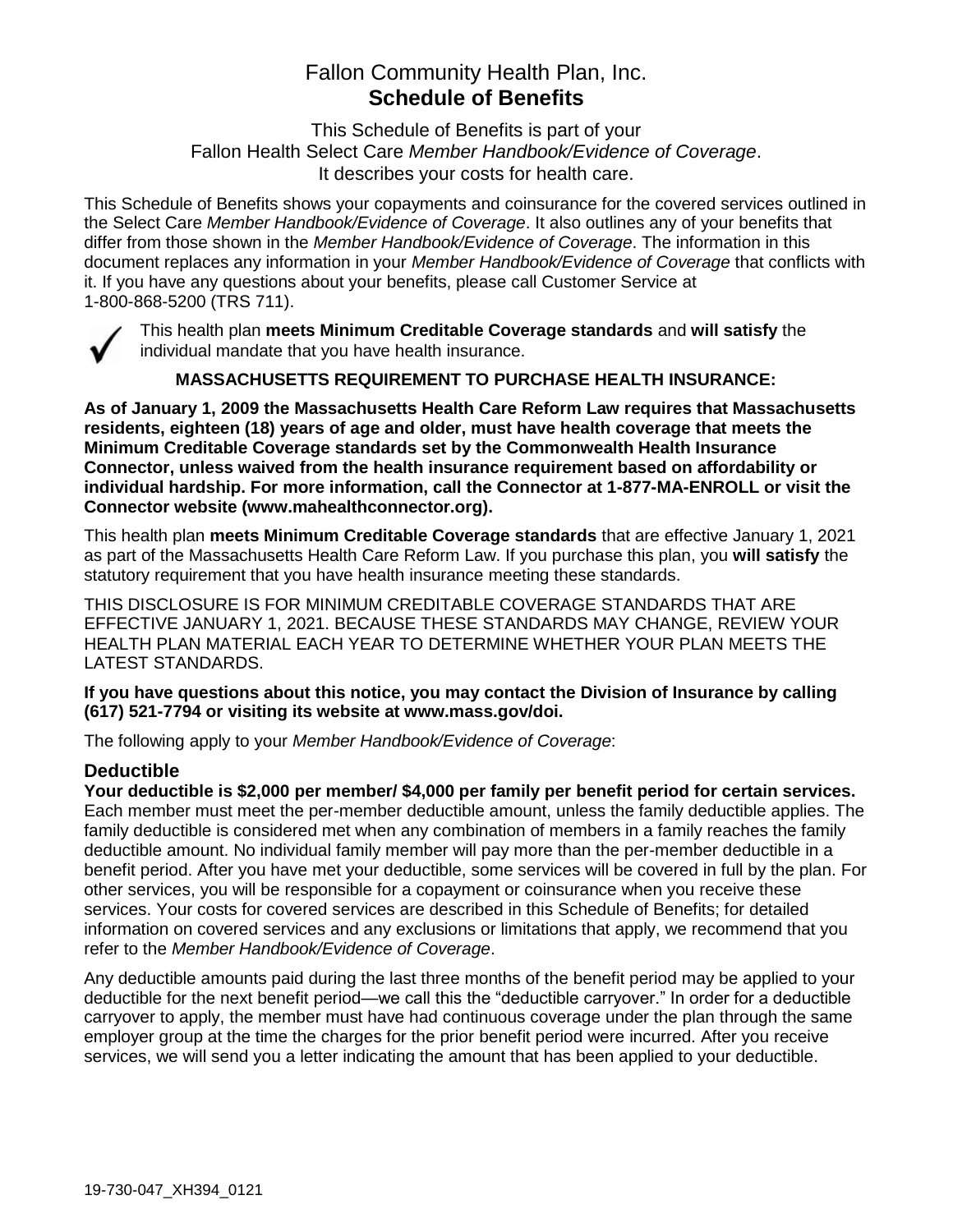#### **Out-of-pocket maximum**

There is a limit to your out-of-pocket costs each benefit period. This is called your out-of-pocket maximum. The out-of-pocket maximum includes your deductible, coinsurance and copayments you pay. It does not include your plan premium. **Your out-of-pocket maximum is \$6,000 per member or \$12,000 per family**. Each member must meet the per-member out-of-pocket maximum, unless the family out-of-pocket maximum applies. The family out-of-pocket maximum is considered met when any combination of members in a family reaches the family out-of-pocket maximum. Please note that once any one member in a family accumulates **\$6,000** in out-of-pocket costs, that family member's out-ofpocket maximum is considered met, and that family member will have no additional out-of-pocket costs for the remainder of the benefit period.

#### **Domestic partner coverage**

You may include a domestic partner and his/her dependents under your family coverage. A domestic partner is defined as a partner of the same or opposite sex whom you have registered with your employer for eligibility for benefits, and have included under your family coverage for health insurance.

#### **It Fits! ™ benefit**

Your contract includes coverage for services provided under the It Fits! ™ program to a maximum of \$150.

#### **SmartShopper program**

Your contract includes coverage for services provided under the SmartShopper program. Please go to the Fallon Health website at www.fallonhealth.org and visit the member portal for details.

#### **Covered services**

The following chart shows your costs for covered services. These costs apply to the services in the **Description of benefits** section of your *Member Handbook/Evidence of Coverage*. In summary, your responsibilities are as follows: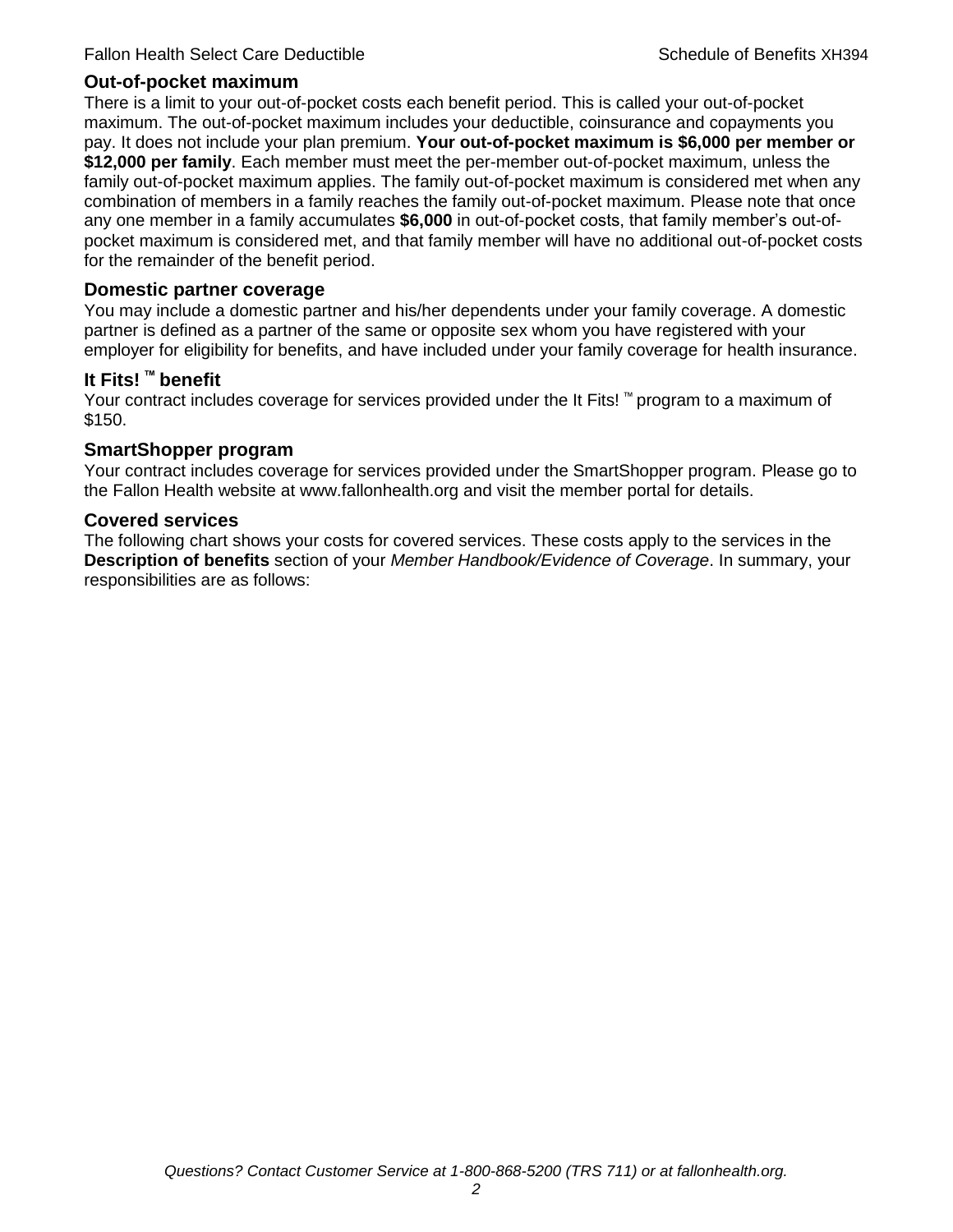|    | <b>Covered services</b>                                                                                                                                                                                                                                                                                                                      | <b>Benefits</b>                                                                                                                                                                                               |  |  |
|----|----------------------------------------------------------------------------------------------------------------------------------------------------------------------------------------------------------------------------------------------------------------------------------------------------------------------------------------------|---------------------------------------------------------------------------------------------------------------------------------------------------------------------------------------------------------------|--|--|
|    | <b>Ambulance services</b>                                                                                                                                                                                                                                                                                                                    |                                                                                                                                                                                                               |  |  |
|    | 1. Ambulance transportation for an emergency                                                                                                                                                                                                                                                                                                 | Covered in full after you<br>meet your deductible                                                                                                                                                             |  |  |
|    | 2. Ambulance transportation for non-emergency situations, when<br>medically necessary                                                                                                                                                                                                                                                        | Covered in full after you<br>meet your deductible                                                                                                                                                             |  |  |
|    | <b>Autism services</b>                                                                                                                                                                                                                                                                                                                       |                                                                                                                                                                                                               |  |  |
|    | Prior authorization required                                                                                                                                                                                                                                                                                                                 |                                                                                                                                                                                                               |  |  |
|    | 1. Habilitative and rehabilitative care                                                                                                                                                                                                                                                                                                      | \$40 copayment per visit                                                                                                                                                                                      |  |  |
|    | 2. Applied behavior analysis when supervised by a board certified<br>behavioral analyst                                                                                                                                                                                                                                                      | Covered in full                                                                                                                                                                                               |  |  |
|    | 3. Therapeutic care, services including speech, physical and<br>occupational therapy                                                                                                                                                                                                                                                         | \$40 copayment per visit                                                                                                                                                                                      |  |  |
|    | Durable medical equipment and prosthetic/orthotic devices                                                                                                                                                                                                                                                                                    |                                                                                                                                                                                                               |  |  |
|    | Referral and prior authorization required for most services                                                                                                                                                                                                                                                                                  |                                                                                                                                                                                                               |  |  |
| 1. | The purchase or rental of durable medical equipment and<br>prosthetic/orthotic devices (including the fitting, preparing, repairing<br>and modifying of the appliance)                                                                                                                                                                       | 20% coinsurance                                                                                                                                                                                               |  |  |
|    | 2. Scalp hair prosthesis (wigs) for individuals who have suffered hair<br>loss as a result of the treatment of any form of cancer or leukemia.<br>Coverage is provided for one scalp hair prosthetic (wig) per<br>member per benefit period when the prosthesis is determined to be<br>medically necessary by a plan physician and the plan. | 20% coinsurance                                                                                                                                                                                               |  |  |
|    | 3. Breast prosthesis that is medically necessary after a covered<br>reconstructive surgery following a mastectomy                                                                                                                                                                                                                            | 20% coinsurance                                                                                                                                                                                               |  |  |
|    | 4. Prosthetic limbs which replace, in whole or in part, an arm or leg                                                                                                                                                                                                                                                                        | 20% coinsurance                                                                                                                                                                                               |  |  |
| 5. | Insulin pump and insulin pump supplies                                                                                                                                                                                                                                                                                                       | Covered in full                                                                                                                                                                                               |  |  |
| 6. | <b>Breast pumps</b>                                                                                                                                                                                                                                                                                                                          | Covered in full                                                                                                                                                                                               |  |  |
| 7. | Up to \$2,000 per ear for hearing aid device only, every 36 months<br>(must be 21 years of age or younger)<br>Related services and supplies for hearing aids (not subject to<br>the \$2,000 limit)                                                                                                                                           | 20% coinsurance                                                                                                                                                                                               |  |  |
|    |                                                                                                                                                                                                                                                                                                                                              |                                                                                                                                                                                                               |  |  |
|    | 8. Medical and surgical supplies                                                                                                                                                                                                                                                                                                             | Covered in full after you<br>meet your deductible                                                                                                                                                             |  |  |
|    | <b>Emergency and urgent care</b><br>1. Emergency room visits                                                                                                                                                                                                                                                                                 | \$350 copayment per visit                                                                                                                                                                                     |  |  |
|    | 2. Emergency room visits when you are admitted to an observation<br>room                                                                                                                                                                                                                                                                     | Covered in full after you<br>meet your deductible                                                                                                                                                             |  |  |
| 3. | Urgent care visits in a doctor's office or at an urgent care facility                                                                                                                                                                                                                                                                        | \$55 copayment per visit                                                                                                                                                                                      |  |  |
|    | 4. Emergency prescription medication provided out of the Select Care<br>service area as part of an approved emergency treatment                                                                                                                                                                                                              | Tier 1: \$30 copayment<br>Tier 2: \$60 copayment<br>Tier 3: \$100 copayment<br>after you meet your<br>deductible<br>Tier 4: \$100 copayment<br>after you meet your<br>deductible<br>for up to a 14-day supply |  |  |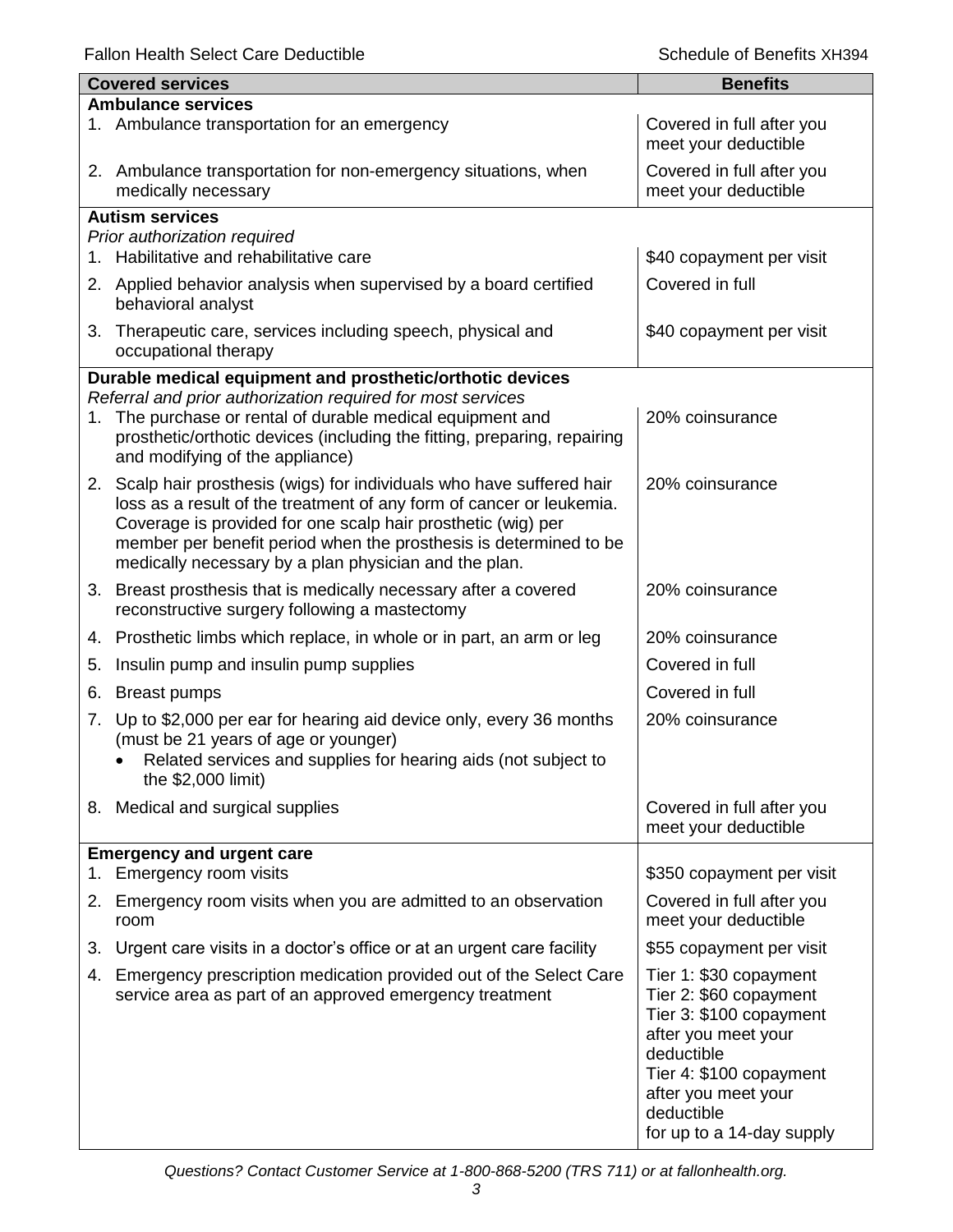|                                                                                                                                                                                                                                                                              | <b>Covered services</b>                                                                                                                                                                                                                                                                                                                                                                                                             | <b>Benefits</b>                                                       |  |
|------------------------------------------------------------------------------------------------------------------------------------------------------------------------------------------------------------------------------------------------------------------------------|-------------------------------------------------------------------------------------------------------------------------------------------------------------------------------------------------------------------------------------------------------------------------------------------------------------------------------------------------------------------------------------------------------------------------------------|-----------------------------------------------------------------------|--|
| Emergency and urgent care, continued                                                                                                                                                                                                                                         |                                                                                                                                                                                                                                                                                                                                                                                                                                     |                                                                       |  |
|                                                                                                                                                                                                                                                                              | 5. Telemedicine visits with physicians through Teladoc. Visits are<br>performed by phone, video, or mobile app.                                                                                                                                                                                                                                                                                                                     | \$40 copayment per visit                                              |  |
| 1.                                                                                                                                                                                                                                                                           | <b>Enteral formulas and low protein foods</b><br>Referral and prior authorization required for enteral formulas<br>Enteral formulas, upon a physician's written order, for home use in<br>the treatment of malabsorption caused by Crohn's disease,<br>ulcerative colitis, gastroesophageal reflux, gastrointestinal motility,<br>chronic intestinal pseudo-obstruction, and inherited diseases of<br>amino acids and organic acids | Covered in full after you<br>meet your deductible                     |  |
|                                                                                                                                                                                                                                                                              | 2. Food products that have been modified to be low in protein for<br>individuals with inherited diseases of amino acids and organic<br>acids. You may be required to purchase these products over the<br>counter and submit claims to the plan for reimbursement.                                                                                                                                                                   | Covered in full after you<br>meet your deductible                     |  |
|                                                                                                                                                                                                                                                                              | Home health care services                                                                                                                                                                                                                                                                                                                                                                                                           |                                                                       |  |
|                                                                                                                                                                                                                                                                              | Prior authorization required<br>1. Part-time or intermittent skilled nursing care and physical therapy<br>provided in your home by a home health agency                                                                                                                                                                                                                                                                             | Covered in full after you<br>meet your deductible                     |  |
|                                                                                                                                                                                                                                                                              | 2. Additional services and supplies that are determined to be a<br>medically necessary component of skilled nursing care and<br>physical therapy                                                                                                                                                                                                                                                                                    | Covered in full after you<br>meet your deductible                     |  |
|                                                                                                                                                                                                                                                                              | 3. Home dialysis services and non-durable medical supplies                                                                                                                                                                                                                                                                                                                                                                          | Covered in full after you<br>meet your deductible                     |  |
|                                                                                                                                                                                                                                                                              | <b>Hospice care services</b><br>Referral and prior authorization required                                                                                                                                                                                                                                                                                                                                                           | Covered in full after you<br>meet your deductible                     |  |
| <b>Hospital inpatient services</b><br>Referral and prior authorization required<br>Inpatient hospital services including room and board in a<br>1.<br>semiprivate room and the services and supplies that would<br>ordinarily be furnished to you while you are an inpatient |                                                                                                                                                                                                                                                                                                                                                                                                                                     | \$750 copayment per<br>admission after you meet<br>your deductible    |  |
|                                                                                                                                                                                                                                                                              | Infertility/assisted reproductive technology (art) services*                                                                                                                                                                                                                                                                                                                                                                        |                                                                       |  |
|                                                                                                                                                                                                                                                                              | Referral and prior authorization required (unless provided by a Reliant Medical Group specialist and<br>you have a Reliant Medical Group PCP)<br>Office visits for the consultation, evaluation and diagnosis of fertility                                                                                                                                                                                                          | \$40 copayment per visit with<br>a PCP and certain other<br>providers |  |
|                                                                                                                                                                                                                                                                              |                                                                                                                                                                                                                                                                                                                                                                                                                                     | \$55 copayment per visit with<br>a specialist                         |  |
| 2.                                                                                                                                                                                                                                                                           | Diagnostic laboratory services                                                                                                                                                                                                                                                                                                                                                                                                      | \$60 copayment                                                        |  |
| 3.                                                                                                                                                                                                                                                                           | Diagnostic X-ray services                                                                                                                                                                                                                                                                                                                                                                                                           | \$60 copayment                                                        |  |
|                                                                                                                                                                                                                                                                              | 4. Artificial insemination, such as intrauterine insemination (IUI)                                                                                                                                                                                                                                                                                                                                                                 | Covered in full after you<br>meet your deductible                     |  |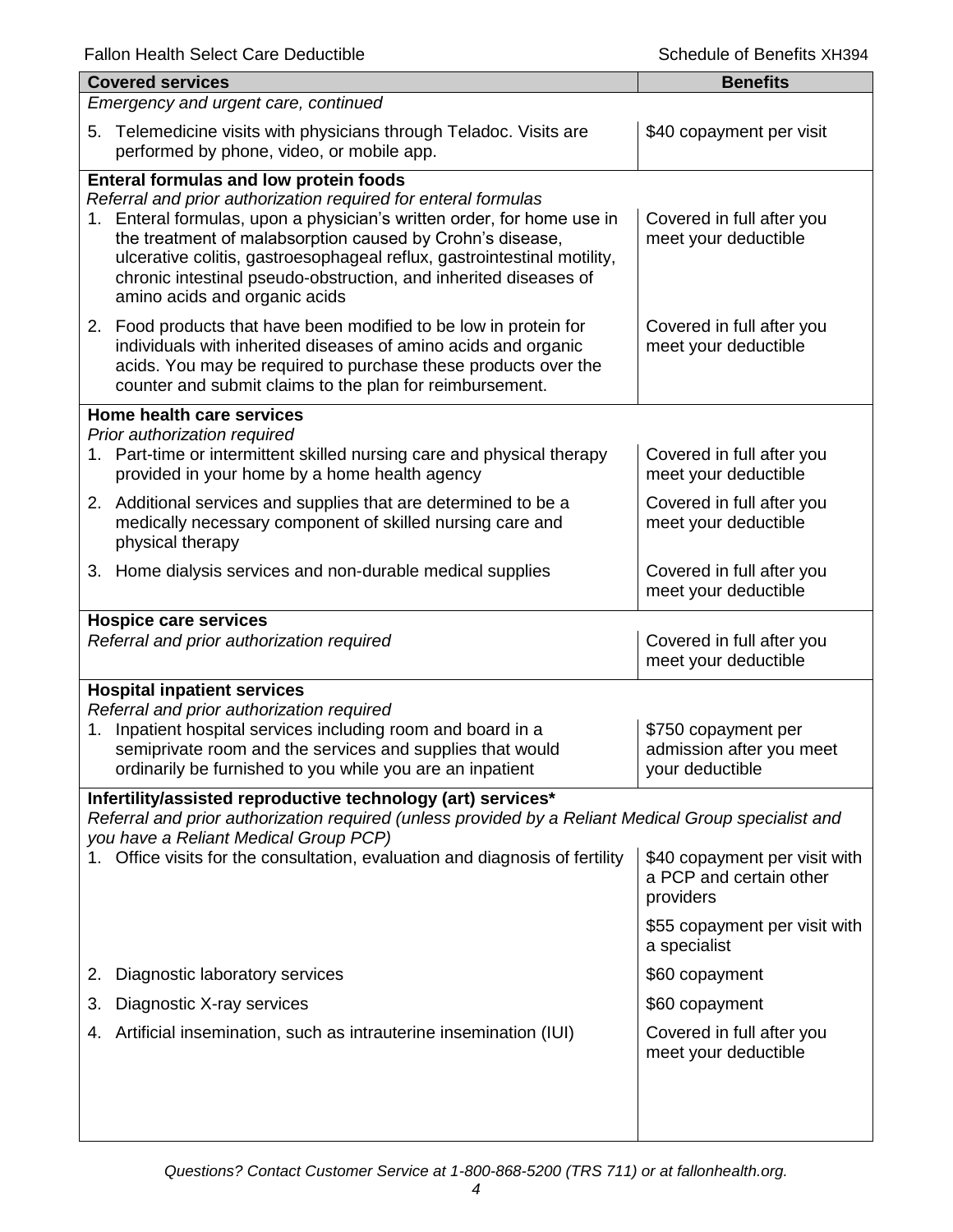| i alion i icalin ocicci oarc Dcuucilbic                                                                                                                                                                                                                                                                                                                                                                                                                                                                                                                                                                                                                                                                                                                                                                                                                                                                                                                                                                                                                                                                                                        | דכטו וא טווסטוס וט טווסט                                           |
|------------------------------------------------------------------------------------------------------------------------------------------------------------------------------------------------------------------------------------------------------------------------------------------------------------------------------------------------------------------------------------------------------------------------------------------------------------------------------------------------------------------------------------------------------------------------------------------------------------------------------------------------------------------------------------------------------------------------------------------------------------------------------------------------------------------------------------------------------------------------------------------------------------------------------------------------------------------------------------------------------------------------------------------------------------------------------------------------------------------------------------------------|--------------------------------------------------------------------|
| <b>Covered services</b>                                                                                                                                                                                                                                                                                                                                                                                                                                                                                                                                                                                                                                                                                                                                                                                                                                                                                                                                                                                                                                                                                                                        | <b>Benefits</b>                                                    |
| Infertility/assisted reproductive technology (art) services*, continued                                                                                                                                                                                                                                                                                                                                                                                                                                                                                                                                                                                                                                                                                                                                                                                                                                                                                                                                                                                                                                                                        |                                                                    |
| 5. Assisted reproductive technologies* except for those services listed<br>below                                                                                                                                                                                                                                                                                                                                                                                                                                                                                                                                                                                                                                                                                                                                                                                                                                                                                                                                                                                                                                                               | Covered in full after you<br>meet your deductible                  |
| Assisted reproductive technologies for:<br>6.<br>In vitro fertilization (IVF-ET)<br>Gamete intrafallopian transfer (GIFT)<br>$\bullet$<br>Zygote intrafallopian transfer (ZIFT)                                                                                                                                                                                                                                                                                                                                                                                                                                                                                                                                                                                                                                                                                                                                                                                                                                                                                                                                                                | \$250 copayment per<br>procedure after you meet<br>your deductible |
| 7. Sperm, egg, and/or inseminated egg procurement, assisted<br>hatching, cryopreservation, processing and banking for plan<br>members in active infertility treatment to the extent that such costs<br>are not covered by the donor's insurer                                                                                                                                                                                                                                                                                                                                                                                                                                                                                                                                                                                                                                                                                                                                                                                                                                                                                                  | Covered in full after you<br>meet your deductible                  |
| * See the Description of benefits section of your Member Handbook/<br>Evidence of Coverage for a list of covered infertility/ART services.                                                                                                                                                                                                                                                                                                                                                                                                                                                                                                                                                                                                                                                                                                                                                                                                                                                                                                                                                                                                     |                                                                    |
| <b>Maternity services</b>                                                                                                                                                                                                                                                                                                                                                                                                                                                                                                                                                                                                                                                                                                                                                                                                                                                                                                                                                                                                                                                                                                                      |                                                                    |
| 1. Obstetrical services including prenatal, childbirth, postnatal and<br>postpartum care                                                                                                                                                                                                                                                                                                                                                                                                                                                                                                                                                                                                                                                                                                                                                                                                                                                                                                                                                                                                                                                       | Prenatal: \$40 copayment<br>(first visit only)                     |
|                                                                                                                                                                                                                                                                                                                                                                                                                                                                                                                                                                                                                                                                                                                                                                                                                                                                                                                                                                                                                                                                                                                                                | Postnatal: \$40 copayment<br>per visit                             |
| 2. Inpatient maternity and newborn child care for a minimum of 48<br>hours of care following a vaginal delivery, or 96 hours of care<br>following a Caesarean section delivery, including charges for the<br>following services when provided during an inpatient maternity<br>admission: childbirth, nursery charges, circumcision, routine<br>examination, hearing screening and medically necessary<br>treatments of congenital defects, birth abnormalities or premature<br>birth. The covered length of stay may be reduced if the mother and<br>the attending physician agree upon an earlier discharge. If you or<br>your newborn are discharged earlier, you are covered for home<br>visits, parent education, assistance and training in breast or bottle<br>feeding and the performance of any necessary and appropriate<br>clinical tests; provided, however that the first home visit shall be<br>conducted by a registered nurse, physician or certified nurse<br>midwife; and provided further, that any subsequent home visit<br>determined to be clinically necessary shall be provided by a<br>licensed health care provider. | \$750 copayment per<br>admission after you meet<br>your deductible |
| (Fallon Health members are eligible for childbirth classes (refresher class<br>or siblings class))                                                                                                                                                                                                                                                                                                                                                                                                                                                                                                                                                                                                                                                                                                                                                                                                                                                                                                                                                                                                                                             | Covered in full through<br>member reimbursement                    |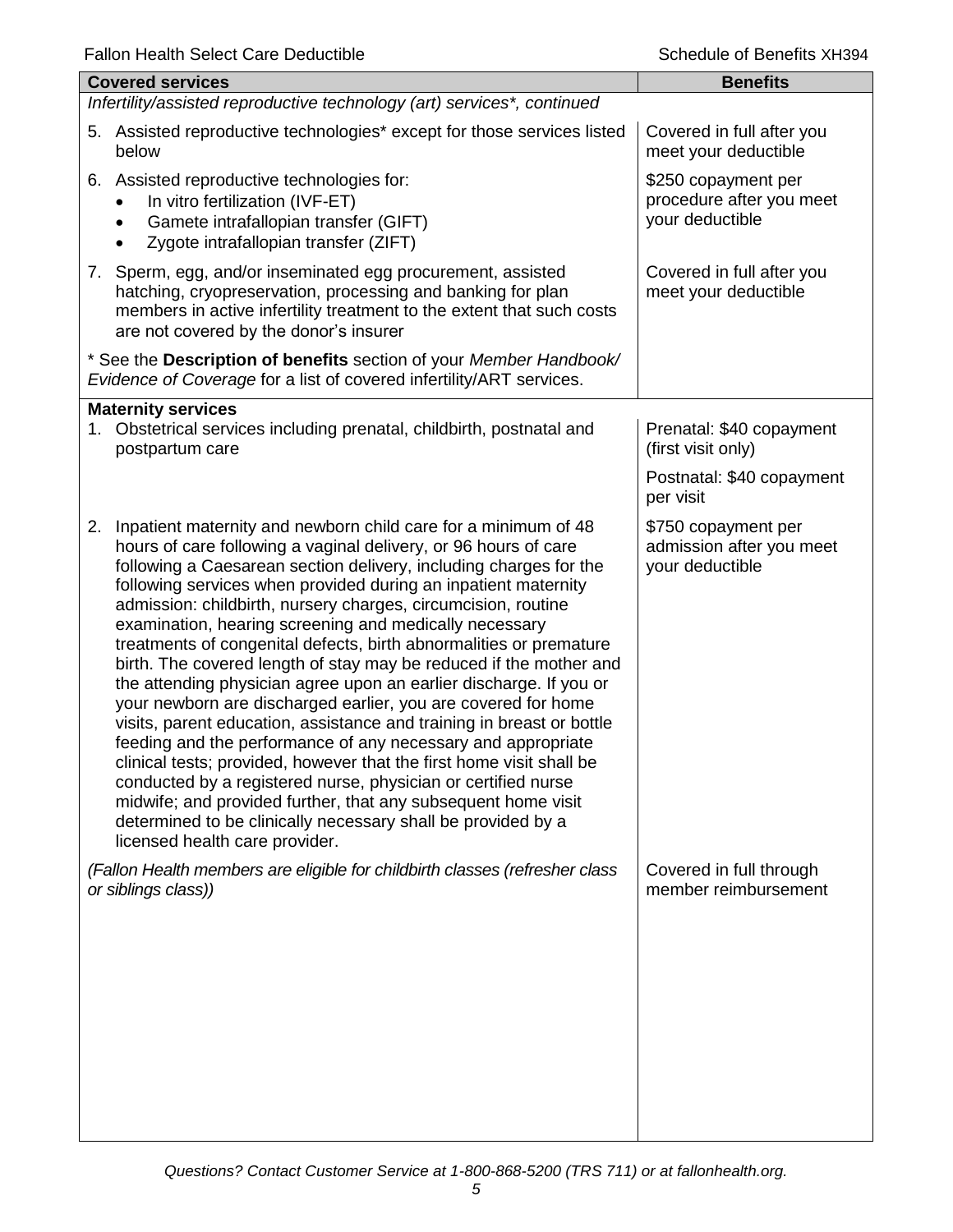|    | <b>Covered services</b>                                                                                                                                                                                                                                                                                                                                    | <b>Benefits</b>          |
|----|------------------------------------------------------------------------------------------------------------------------------------------------------------------------------------------------------------------------------------------------------------------------------------------------------------------------------------------------------------|--------------------------|
|    | Mental health and substance use services                                                                                                                                                                                                                                                                                                                   |                          |
|    | Inpatient services<br>Prior authorization required                                                                                                                                                                                                                                                                                                         |                          |
|    | 1. Inpatient hospital care for as many days as your condition requires,<br>including room and board and the services and supplies that would<br>ordinarily be furnished to you while you are an inpatient. These<br>include, but are not limited to, individual, family and group therapy,<br>pharmacological therapy, and diagnostic laboratory services. | Covered in full          |
|    | Note: Prior authorization will not be required for behavioral health<br>inpatient admission immediately following an emergency room visit.                                                                                                                                                                                                                 |                          |
|    | <b>Intermediate services</b>                                                                                                                                                                                                                                                                                                                               |                          |
|    | Prior authorization required<br>Intermediate services include but are not limited to:<br>1. Acute and other residential treatment-Mental health services<br>provided in a 24-hour setting therapeutic environments                                                                                                                                         | Covered in full          |
|    | 2. Clinically managed detoxification services-24 hour, 7 days a week,<br>clinically managed de-tox services in a licensed non-hospital setting<br>that include 24 hour per day supervision                                                                                                                                                                 | Covered in full          |
|    | 3. Partial Hospitalization: Short-term day/evening mental health<br>programming available 5 to 7 days per week                                                                                                                                                                                                                                             | \$40 copayment per visit |
|    | 4. Intensive outpatient programs: Multimodal, inter-disciplinary,<br>structured behavioral health treatment provided 2-3 hours per day,<br>multiple days per week                                                                                                                                                                                          | \$40 copayment per visit |
|    | 5. Day treatment: Program encompasses some portion of the day or<br>week rather than a weekly visit                                                                                                                                                                                                                                                        | \$40 copayment per visit |
|    | 6. Crisis Stabilization: Short-term psychiatric treatment in a structured,<br>community based therapeutic environments                                                                                                                                                                                                                                     | \$40 copayment per visit |
|    | 7. In-home therapy services                                                                                                                                                                                                                                                                                                                                | \$40 copayment per visit |
|    | Intermediate services for children and adolescents under the age of 19<br>1. Community-based acute treatment                                                                                                                                                                                                                                               | Covered in full          |
| 2. | Intensive community-based treatment                                                                                                                                                                                                                                                                                                                        | Covered in full          |
| 3. | Intensive Care Coordination                                                                                                                                                                                                                                                                                                                                | Covered in full          |
| 4. | Family Stabilization Team (also referred to as In-Home Therapy)                                                                                                                                                                                                                                                                                            | Covered in full          |
| 5. | In-home Behavioral Services                                                                                                                                                                                                                                                                                                                                | Covered in full          |
| 6. | Mobile Crisis Intervention (service available up to seven days).<br>Prior authorization not required.                                                                                                                                                                                                                                                      | Covered in full          |
|    | 7. Family support and training                                                                                                                                                                                                                                                                                                                             | Covered in full          |
| 8. | Therapeutic mentoring services                                                                                                                                                                                                                                                                                                                             | Covered in full          |
| 1. | <b>Outpatient services</b><br>Outpatient office visits, including individual, group or family therapy.                                                                                                                                                                                                                                                     | \$40 copayment per visit |
| 2. | Psychopharmacological services, such as visits with a physician to<br>review, monitor and adjust the levels of prescription medication to<br>treat a mental condition. Prior authorization required.                                                                                                                                                       | \$40 copayment per visit |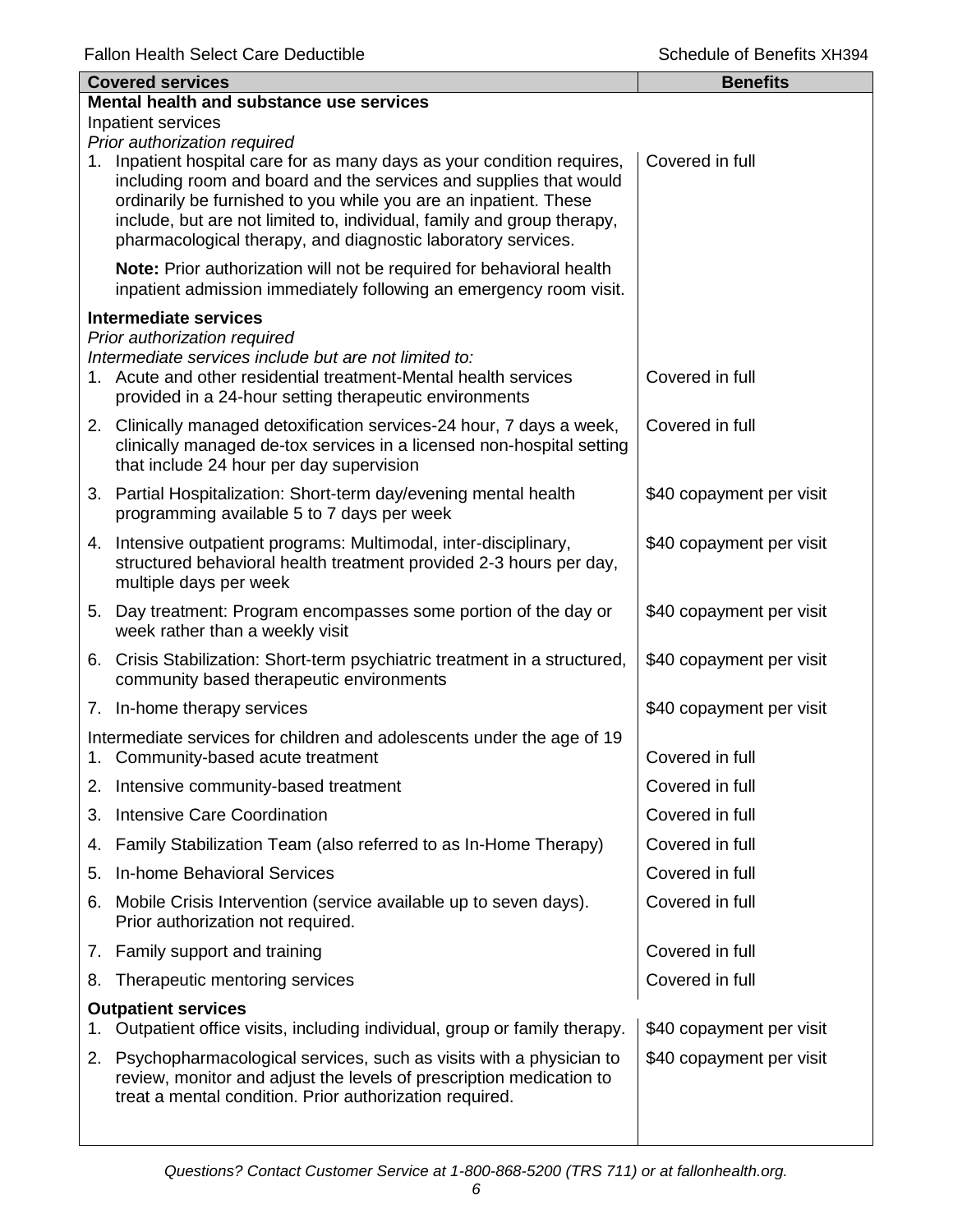|                                                                                                                                                                                                                                                                                                                                                                                            | <b>Covered services</b>                                                                                                                                                                                                                                        | <b>Benefits</b>                                                                                           |  |  |
|--------------------------------------------------------------------------------------------------------------------------------------------------------------------------------------------------------------------------------------------------------------------------------------------------------------------------------------------------------------------------------------------|----------------------------------------------------------------------------------------------------------------------------------------------------------------------------------------------------------------------------------------------------------------|-----------------------------------------------------------------------------------------------------------|--|--|
|                                                                                                                                                                                                                                                                                                                                                                                            | Mental health and substance use services, continued                                                                                                                                                                                                            |                                                                                                           |  |  |
|                                                                                                                                                                                                                                                                                                                                                                                            | 3. Neuropsychological assessment services when medically<br>necessary. Prior authorization required.                                                                                                                                                           | \$40 copayment per visit                                                                                  |  |  |
| Note: Effective for plan years beginning on or after October 1, 2015,<br>Massachusetts state law (Chapter 258 of the Acts of 2014) restricts the<br>circumstances in which insurers may require prior authorization for<br>substance use services. We will not require prior authorization for<br>substance use services in any circumstances where this is not allowed<br>by Chapter 258. |                                                                                                                                                                                                                                                                |                                                                                                           |  |  |
|                                                                                                                                                                                                                                                                                                                                                                                            | Office visits and outpatient services                                                                                                                                                                                                                          |                                                                                                           |  |  |
| 1.                                                                                                                                                                                                                                                                                                                                                                                         | Office visits, to diagnose or treat an illness or an injury<br>Telehealth visits done via a secure, real time Telemedicine<br>$\bullet$<br>platform which is inclusive of both an audio and visual                                                             | \$40 copayment per visit with<br>a PCP and certain other<br>providers                                     |  |  |
|                                                                                                                                                                                                                                                                                                                                                                                            | component.                                                                                                                                                                                                                                                     | \$55 copayment per visit with<br>a specialist                                                             |  |  |
|                                                                                                                                                                                                                                                                                                                                                                                            | 2. A second opinion, upon your request, with another plan provider                                                                                                                                                                                             | \$40 copayment per visit with<br>a PCP and certain other<br>providers                                     |  |  |
|                                                                                                                                                                                                                                                                                                                                                                                            |                                                                                                                                                                                                                                                                | \$55 copayment per visit with<br>a specialist                                                             |  |  |
|                                                                                                                                                                                                                                                                                                                                                                                            | 3. Certain drugs covered under medical benefits, and that are<br>ordered, supplied and administered by a plan provider                                                                                                                                         | Covered in full after you<br>meet your deductible                                                         |  |  |
|                                                                                                                                                                                                                                                                                                                                                                                            | 4. Allergy injections                                                                                                                                                                                                                                          | Covered in full                                                                                           |  |  |
|                                                                                                                                                                                                                                                                                                                                                                                            | 5. Radiation therapy and Chemotherapy                                                                                                                                                                                                                          | Covered in full after you<br>meet your deductible                                                         |  |  |
|                                                                                                                                                                                                                                                                                                                                                                                            | 6. Respiratory therapy                                                                                                                                                                                                                                         | Covered in full after you<br>meet your deductible                                                         |  |  |
|                                                                                                                                                                                                                                                                                                                                                                                            | 7. Hormone replacement services in the doctor's office for<br>perimenopausal or postmenopausal women                                                                                                                                                           | \$40 copayment per visit                                                                                  |  |  |
|                                                                                                                                                                                                                                                                                                                                                                                            | 8. Diagnostic lab services ordered by a plan provider, in relation to a<br>covered office visit                                                                                                                                                                | \$60 copayment                                                                                            |  |  |
|                                                                                                                                                                                                                                                                                                                                                                                            | 9. Diagnostic X-ray services ordered by a plan provider, in relation to<br>a covered office visit                                                                                                                                                              | \$60 copayment                                                                                            |  |  |
|                                                                                                                                                                                                                                                                                                                                                                                            | 10. Other diagnostic services including but not limited to, EKG,<br>endoscopy, colonoscopy and ultrasound                                                                                                                                                      | Covered in full after you<br>meet your deductible                                                         |  |  |
|                                                                                                                                                                                                                                                                                                                                                                                            | 11. High-tech imaging services, including but not limited to, MRI/MRA,<br>CT/CTA, PET scans and nuclear cardiology imaging. Limited to one<br>copayment per day when performed at the same facility for the<br>same diagnosis. (Prior authorization required.) | \$450 copayment per MRI,<br>CT, PET scan or nuclear<br>cardiology image after you<br>meet your deductible |  |  |
|                                                                                                                                                                                                                                                                                                                                                                                            | 12. Chiropractic services for acute musculoskeletal conditions. The<br>condition must be new or an acute exacerbation of a previous<br>condition. Chiropractic services will be covered as medically<br>necessary.                                             | \$40 copayment per visit                                                                                  |  |  |
|                                                                                                                                                                                                                                                                                                                                                                                            | Outpatient lab tests and x-rays<br>$\bullet$                                                                                                                                                                                                                   | See Diagnostic lab, x-ray<br>and high-tech imaging<br>services                                            |  |  |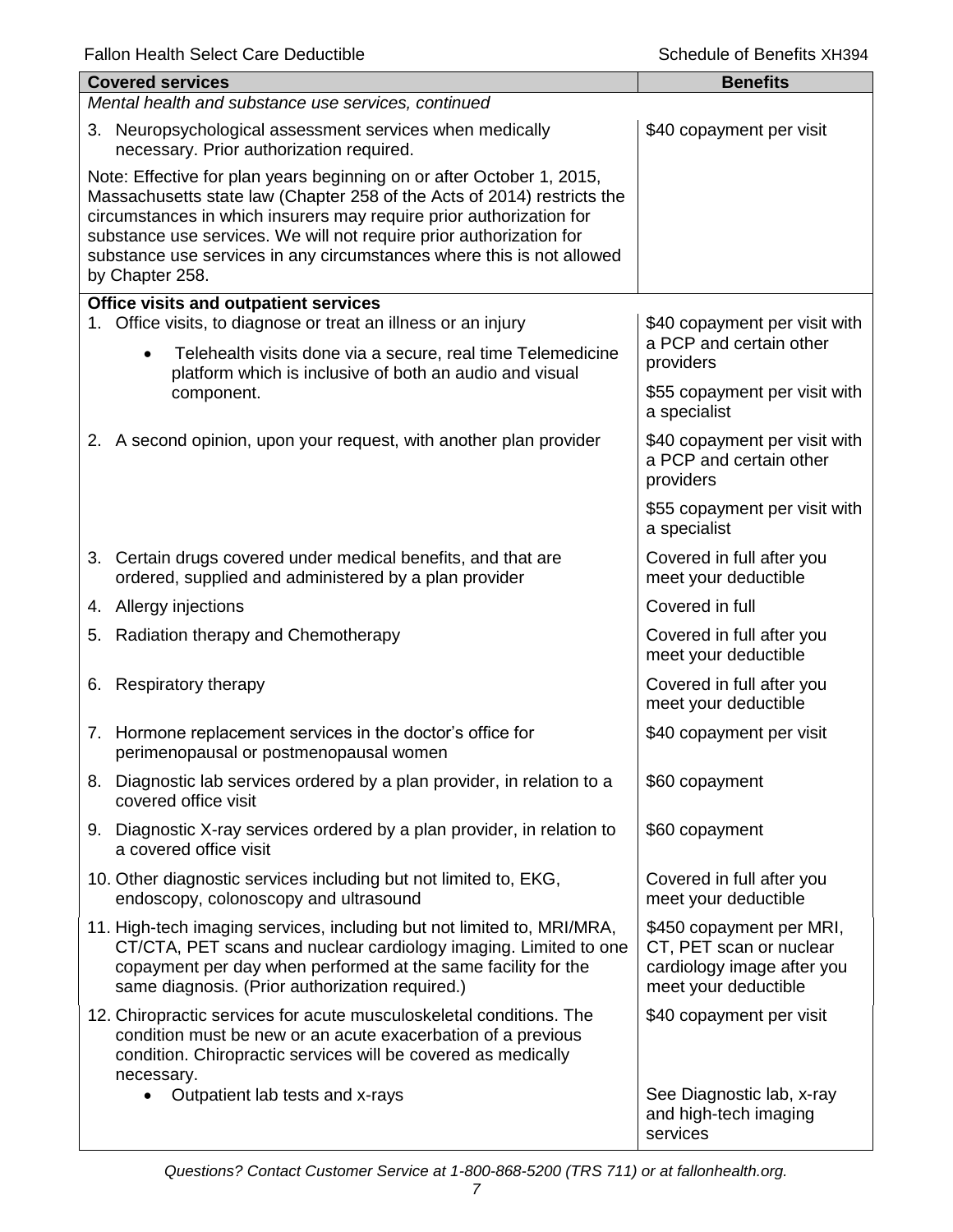| Fallon Health Select Care Dequctible<br>Schedule of Benefits XH394                                                                                                                                                                                                                  |                                                                                                                                                           |  |  |
|-------------------------------------------------------------------------------------------------------------------------------------------------------------------------------------------------------------------------------------------------------------------------------------|-----------------------------------------------------------------------------------------------------------------------------------------------------------|--|--|
| <b>Covered services</b>                                                                                                                                                                                                                                                             | <b>Benefits</b>                                                                                                                                           |  |  |
| Office visits and outpatient services, continued                                                                                                                                                                                                                                    |                                                                                                                                                           |  |  |
| 13. Outpatient renal dialysis at a plan-designated center or continuous<br>ambulatory peritoneal dialysis                                                                                                                                                                           | Covered in full after you<br>meet your deductible                                                                                                         |  |  |
| 14. Diabetes outpatient self-management training and education,<br>including medical nutrition therapy, provided by a certified diabetes<br>health care provider                                                                                                                    | \$40 copayment per visit                                                                                                                                  |  |  |
| 15. Laboratory tests necessary for the diagnosis or treatment of<br>diabetes, including glycosylated hemoglobin, or HbAlc, tests, and<br>urinary/protein/microalbumin and lipid profiles                                                                                            | \$60 copayment                                                                                                                                            |  |  |
| 16. Medical social services provided to assist you in adjustment to your<br>or your family member's illness. This includes assessment,<br>counseling, consultation and assistance in accessing community<br>resources.                                                              | \$40 copayment per visit                                                                                                                                  |  |  |
| 17. Outpatient surgery, anesthesia and the medically necessary<br>preoperative and postoperative care related to the surgery                                                                                                                                                        | \$750 copayment per surgery<br>after you meet your<br>deductible when provided in<br>a hospital outpatient, day<br>surgery or ambulatory care<br>facility |  |  |
| 18. Visit to a contracted limited service clinic. Services are provided for<br>a variety of common illnesses, including, but not limited to:<br>strep throat<br>$\bullet$<br>ear, eyes, sinus, bladder and bronchial infections<br>minor skin conditions (e.g. sunburn, cold sores) | \$40 copayment per visit                                                                                                                                  |  |  |
| 19. Podiatry care<br>Outpatient lab tests and x-rays                                                                                                                                                                                                                                | See Diagnostic lab, x-ray<br>and imaging services                                                                                                         |  |  |
| Outpatient surgical services                                                                                                                                                                                                                                                        | See Outpatient surgery                                                                                                                                    |  |  |
| Outpatient medical care                                                                                                                                                                                                                                                             | See Office visits                                                                                                                                         |  |  |
| Oral surgery and related services                                                                                                                                                                                                                                                   |                                                                                                                                                           |  |  |
| Referral and prior authorization required (except for extraction of impacted teeth or lingual frenectomy)<br>Removal or exposure of impacted teeth, including both hard and<br>1.<br>soft tissue impactions, or an evaluation for this procedure                                    | \$55 copayment per visit                                                                                                                                  |  |  |
| 2. Surgical treatments of cysts, affecting the teeth or gums, that must<br>be rendered by a plan oral surgeon                                                                                                                                                                       | \$55 copayment per visit                                                                                                                                  |  |  |
| Treatment of fractures of the jaw bone (mandible) or any facial<br>3.<br>bone                                                                                                                                                                                                       | \$55 copayment per visit                                                                                                                                  |  |  |
| 4. Evaluation and surgery for the treatment of temporomandibular joint<br>disorder when a medical condition is diagnosed, or for surgery<br>related to the jaw or any structure connected to the jaw                                                                                | \$55 copayment per visit                                                                                                                                  |  |  |
| 5. Extraction of teeth in preparation for radiation treatment of the head<br>or neck                                                                                                                                                                                                | \$55 copayment per visit                                                                                                                                  |  |  |
| Surgical treatment related to cancer<br>6.                                                                                                                                                                                                                                          | \$55 copayment per visit                                                                                                                                  |  |  |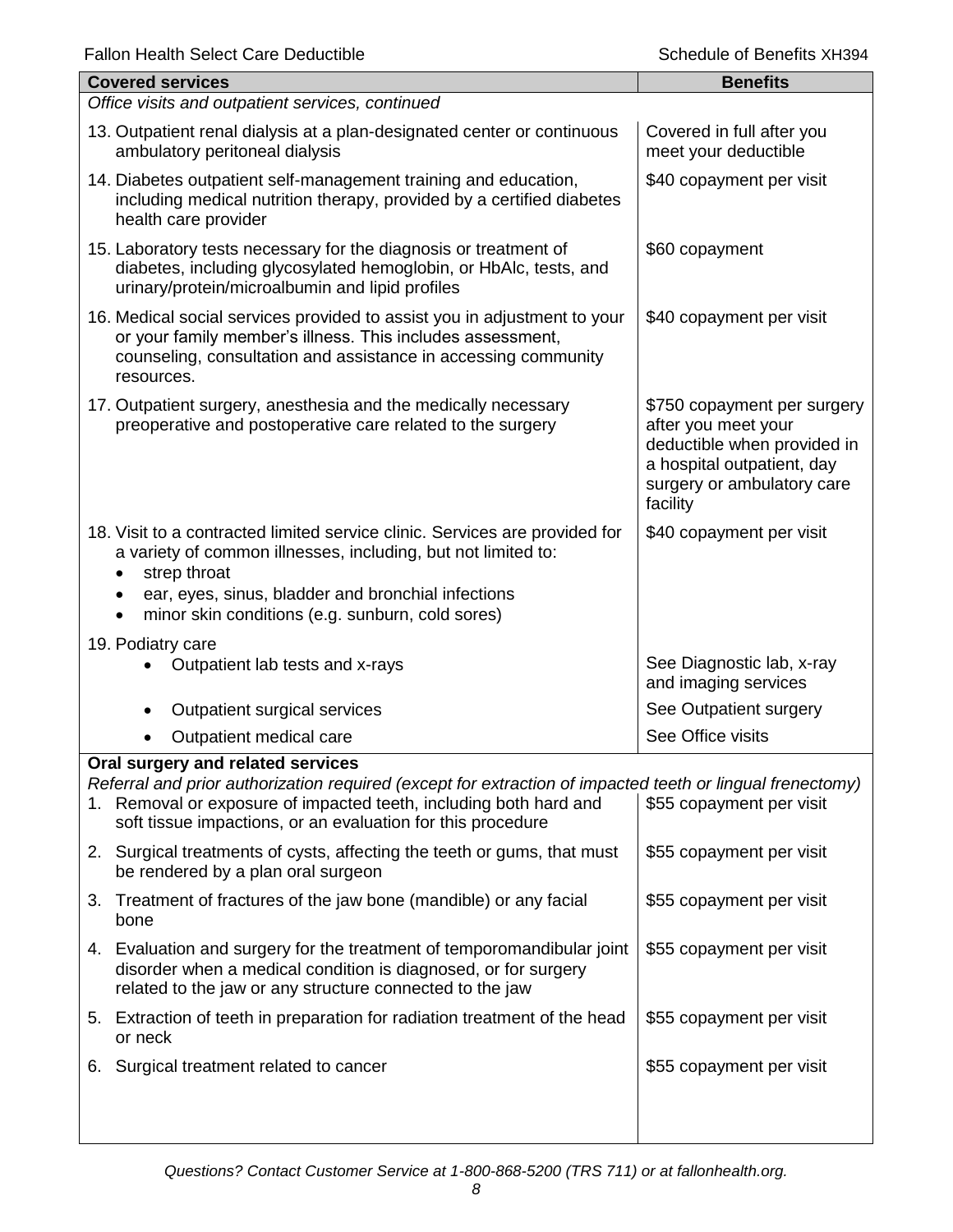| <b>Covered services</b>                                                                                                                                                                                                                        | <b>Benefits</b>                                                       |  |  |
|------------------------------------------------------------------------------------------------------------------------------------------------------------------------------------------------------------------------------------------------|-----------------------------------------------------------------------|--|--|
| Oral surgery and related services, continued                                                                                                                                                                                                   |                                                                       |  |  |
| 7. Emergency medical care, such as, to relieve pain and stop bleeding<br>as a result of accidental injury to sound natural teeth or tissues,                                                                                                   | \$40 copayment per visit to a<br>physician's or dentist's office      |  |  |
| when provided as soon as medically possible after the injury. This<br>does not include restorative or other dental services. No referral or<br>authorization is required. Go to the closest provider.                                          | \$350 copayment per visit to<br>an emergency room                     |  |  |
| Note: These benefits are for oral surgery services in an office setting. Oral surgery services in a<br>hospital outpatient, day surgery or ambulatory care facility, or as an inpatient are covered in full after<br>you meet your deductible. |                                                                       |  |  |
| See Office visits and outpatient services for diagnostic lab and X-ray services.                                                                                                                                                               |                                                                       |  |  |
| <b>Organ transplants</b><br>Referral and prior authorization required<br>1. Office visits related to the transplant                                                                                                                            | \$40 copayment per visit with<br>a PCP and certain other<br>providers |  |  |
|                                                                                                                                                                                                                                                | \$55 copayment per visit with<br>a specialist                         |  |  |
| 2. Inpatient hospital services, including room and board in a<br>semiprivate room and the services and supplies that would<br>ordinarily be furnished to you while you are an inpatient                                                        | \$750 copayment per<br>admission after you meet<br>your deductible    |  |  |
| 3. Human leukocyte antigen (HLA) or histocompatability locus antigen<br>testing for A, B or DR antigens, or any combination thereof,<br>necessary to establish bone marrow transplant donor suitability of a<br>member                         | \$60 copayment                                                        |  |  |
| Pediatric dental services*<br>(for members under the age of 19)                                                                                                                                                                                | See Addendum: Pediatric<br><b>Dental Services</b>                     |  |  |
| Pediatric vision services*<br>(for members under the age of 19)                                                                                                                                                                                | See Addendum: Pediatric<br><b>Vision Services</b>                     |  |  |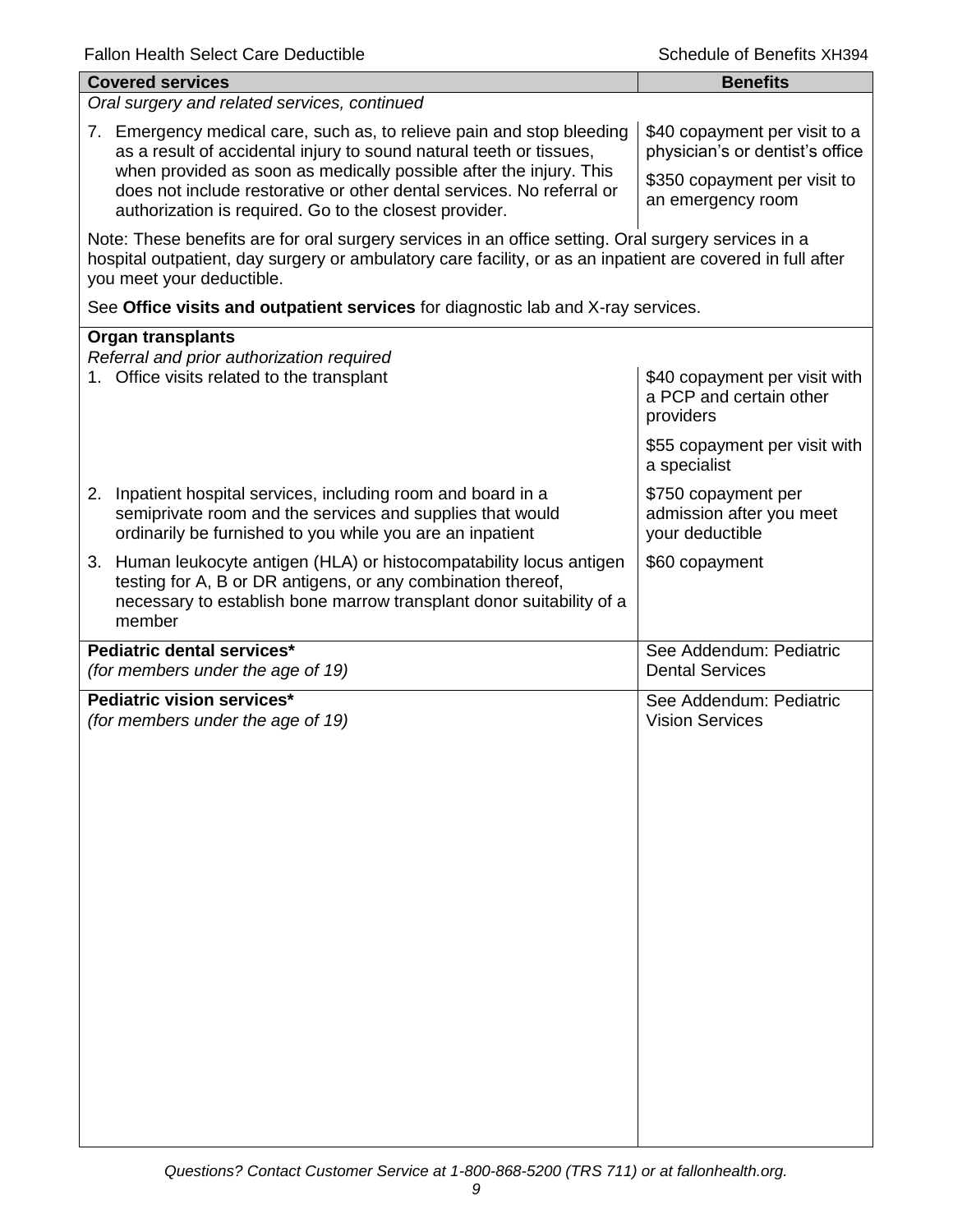| <b>Covered services</b>                                                                                                                                                                                                                      | <b>Benefits</b>                                                                                                    |
|----------------------------------------------------------------------------------------------------------------------------------------------------------------------------------------------------------------------------------------------|--------------------------------------------------------------------------------------------------------------------|
| <b>Prescription drugs</b>                                                                                                                                                                                                                    |                                                                                                                    |
| Covered prescription items:<br>• Prescription medication<br>Prescription contraceptive drugs and devices*<br>Hormone replacement therapy for peri- and post-menopausal                                                                       | Network pharmacy:<br>Tier 1: \$30 copayment<br>Tier 2: \$60 copayment<br>Tier 3: \$100 copayment                   |
| women<br>Injectable agents (self-administered**)<br>Insulin<br>Syringes (including insulin syringes) or needles when medically                                                                                                               | after you meet your<br>deductible<br>Tier 4: \$100 copayment<br>after you meet your                                |
| necessary<br>Supplies for the treatment of diabetes, as required by state law,<br>including:<br>blood glucose monitoring strips                                                                                                              | deductible<br>for up to a 30-day supply<br>Mail-order pharmacy:<br>Tier 1: \$60 copayment                          |
| urine glucose strips<br>$\qquad \qquad -$<br>lancets<br>$\qquad \qquad -$<br>ketone strips<br>$\qquad \qquad -$<br>Special medical formulas to treat certain metabolic disorders as<br>required by state law (prior authorization required). | Tier 2: \$120 copayment<br>Tier 3: \$300 copayment<br>after you meet your<br>deductible<br>Tier 4: \$300 copayment |
| *Generic prescription contraceptive drugs and devices are covered in<br>full. Brand name prescription contraceptive drugs and devices with no<br>generic equivalent are covered in full (prior authorization required).                      | after you meet your<br>deductible                                                                                  |
| ** Injectables administered in the doctor's office or under other<br>professional supervision are covered as a medical benefit.                                                                                                              |                                                                                                                    |
| Orally administered anticancer medications used to kill or slow the<br>growth of cancerous cells                                                                                                                                             | Covered in full                                                                                                    |
| Certain medications cannot be limited to a 30-day supply due to<br>manufacturer packaging, for example, a prefilled syringe. In these<br>cases, you will be charged the applicable copay/coinsurance based on<br>the actual day supply.      |                                                                                                                    |
| Note: Medical and surgical supplies obtained through a pharmacy may<br>have a drug prescription benefit cost-sharing applied.                                                                                                                |                                                                                                                    |
|                                                                                                                                                                                                                                              |                                                                                                                    |
|                                                                                                                                                                                                                                              |                                                                                                                    |
|                                                                                                                                                                                                                                              |                                                                                                                    |
|                                                                                                                                                                                                                                              |                                                                                                                    |
|                                                                                                                                                                                                                                              |                                                                                                                    |
|                                                                                                                                                                                                                                              |                                                                                                                    |
|                                                                                                                                                                                                                                              |                                                                                                                    |
|                                                                                                                                                                                                                                              |                                                                                                                    |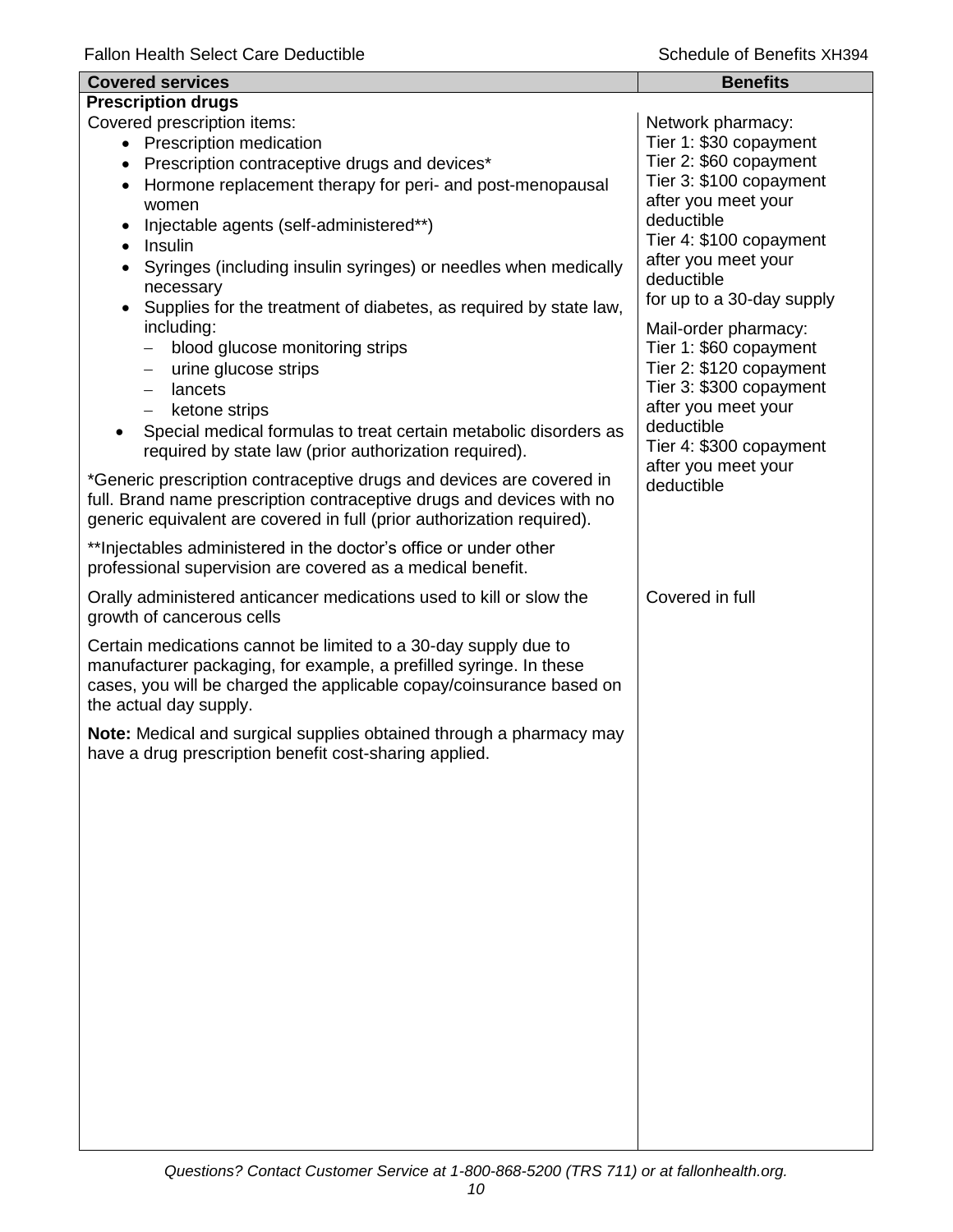|                                                                                                                                                                                                                                                                                                                                                                                                               | <b>Benefits</b>                                                                                                                                                                                                                                                                                                                                                                                                                                                                                                                                                                                                                                                                         |
|---------------------------------------------------------------------------------------------------------------------------------------------------------------------------------------------------------------------------------------------------------------------------------------------------------------------------------------------------------------------------------------------------------------|-----------------------------------------------------------------------------------------------------------------------------------------------------------------------------------------------------------------------------------------------------------------------------------------------------------------------------------------------------------------------------------------------------------------------------------------------------------------------------------------------------------------------------------------------------------------------------------------------------------------------------------------------------------------------------------------|
|                                                                                                                                                                                                                                                                                                                                                                                                               | Covered in full                                                                                                                                                                                                                                                                                                                                                                                                                                                                                                                                                                                                                                                                         |
|                                                                                                                                                                                                                                                                                                                                                                                                               |                                                                                                                                                                                                                                                                                                                                                                                                                                                                                                                                                                                                                                                                                         |
| covered medical benefits and that are ordered, supplied and<br>administered by a plan physician. If administered by a plan<br>specialist, you will generally need to obtain a referral to see the<br>specialist.                                                                                                                                                                                              | Covered in full                                                                                                                                                                                                                                                                                                                                                                                                                                                                                                                                                                                                                                                                         |
| mammogram for women age 40 and older                                                                                                                                                                                                                                                                                                                                                                          | Covered in full                                                                                                                                                                                                                                                                                                                                                                                                                                                                                                                                                                                                                                                                         |
| smear (cytological screening) and pelvic exam                                                                                                                                                                                                                                                                                                                                                                 | Covered in full                                                                                                                                                                                                                                                                                                                                                                                                                                                                                                                                                                                                                                                                         |
| Routine eye exams, once in each 12-month period                                                                                                                                                                                                                                                                                                                                                               | Covered in full                                                                                                                                                                                                                                                                                                                                                                                                                                                                                                                                                                                                                                                                         |
| Hearing and vision screening                                                                                                                                                                                                                                                                                                                                                                                  | Covered in full                                                                                                                                                                                                                                                                                                                                                                                                                                                                                                                                                                                                                                                                         |
| child's first year after birth, at least three times during the next year,<br>then at least annually until the child's sixth birthday. This includes<br>the following services, as recommended by the physician and in<br>accordance with state law:<br>• physical examination<br>• history<br>measurements<br>• sensory screening<br>• neuropsychiatric evaluation<br>• development screening and assessment | Covered in full                                                                                                                                                                                                                                                                                                                                                                                                                                                                                                                                                                                                                                                                         |
| appropriate immunizations<br>• hereditary and metabolic screening at birth<br>• newborn hearing screening test performed before the newborn<br>infant is discharged from the hospital or birthing center<br>• tuberculin tests, hematocrit, hemoglobin, and other appropriate<br>blood tests and urinalysis<br>lead screening<br>$\bullet$                                                                    | Covered in full                                                                                                                                                                                                                                                                                                                                                                                                                                                                                                                                                                                                                                                                         |
| devices, and medical services related to the use of all contraceptive<br>methods*                                                                                                                                                                                                                                                                                                                             | Covered in full                                                                                                                                                                                                                                                                                                                                                                                                                                                                                                                                                                                                                                                                         |
| provider designed to create a plan to stop smoking.                                                                                                                                                                                                                                                                                                                                                           | Covered in full                                                                                                                                                                                                                                                                                                                                                                                                                                                                                                                                                                                                                                                                         |
|                                                                                                                                                                                                                                                                                                                                                                                                               |                                                                                                                                                                                                                                                                                                                                                                                                                                                                                                                                                                                                                                                                                         |
|                                                                                                                                                                                                                                                                                                                                                                                                               | <b>Covered services</b><br><b>Preventive care</b><br>1. Routine physical exams for the prevention and detection of disease<br>2. Immunizations that are included on the formulary, that are for<br>3. A baseline mammogram for women age 35 to 40, and a yearly<br>4. Routine gynecological care services, including an annual Pap<br>7. Well-child care and pediatric services, at least six times during the<br>8. Pediatric services including:<br>Female consultations, examinations, procedures, contraceptive<br>10. Tobacco counseling sessions with your primary physician or other<br>* Prescription contraceptive devices are covered under the prescription<br>drug benefit. |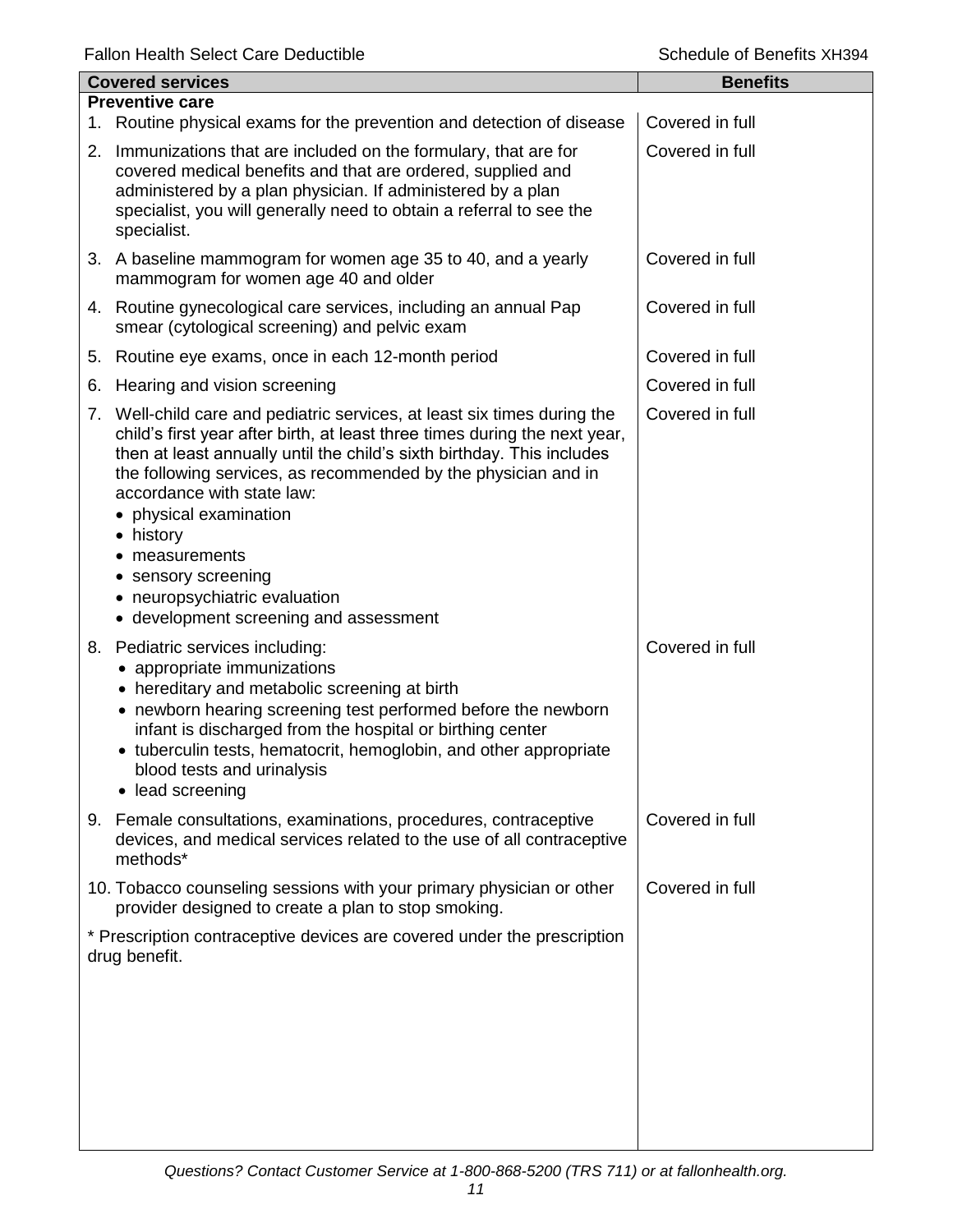|                                          | <b>Covered services</b>                                                                                                                                                                                                                                                                                                                                                                                                                            | <b>Benefits</b>                                                    |  |  |
|------------------------------------------|----------------------------------------------------------------------------------------------------------------------------------------------------------------------------------------------------------------------------------------------------------------------------------------------------------------------------------------------------------------------------------------------------------------------------------------------------|--------------------------------------------------------------------|--|--|
| 1.                                       | <b>Reconstructive surgery</b><br>Referral and prior authorization required (unless provided by a Reliant<br>Medical Group specialist and you have a Reliant Medical Group PCP)<br>Inpatient hospital services including room and board in a<br>semiprivate room and the services and supplies that would<br>ordinarily be furnished to you while you are an inpatient, including<br>Massachusetts mandated services for cleft lip and cleft palate | \$750 copayment per<br>admission after you meet<br>your deductible |  |  |
|                                          | <b>Rehabilitation and habilitation services</b><br>Referral required                                                                                                                                                                                                                                                                                                                                                                               |                                                                    |  |  |
|                                          | 1. Physical and occupational therapy services are covered for up to<br>60 visits combined per benefit period when medically necessary<br>with a PCP referral. After 60 combined physical and occupational<br>therapy visits, prior authorization based on medical necessity is<br>required for additional visits.                                                                                                                                  | \$55 copayment per visit<br>after you meet your<br>deductible      |  |  |
|                                          | 2. Medically necessary services for the diagnosis and treatment of<br>speech, hearing and language disorders when services are<br>provided by a plan provider who is a speech-language pathologist<br>or audiologist; and at a plan facility or a plan provider's office with a<br>PCP referral. After 30 speech therapy visits, prior authorization<br>based on medical necessity is required for additional visits.                              | \$55 copayment per visit<br>after you meet your<br>deductible      |  |  |
|                                          | 3. Cardiac rehabilitation services to treat cardiovascular disease in<br>accordance with state law and Department of Public Health<br>regulations                                                                                                                                                                                                                                                                                                  | \$55 copayment per visit<br>after you meet your<br>deductible      |  |  |
|                                          | 4. Medically necessary early intervention services delivered by a<br>certified early intervention specialist, according to operational<br>standards developed by the Department of Public Health, for<br>children from birth to their third birthday.                                                                                                                                                                                              | Covered in full                                                    |  |  |
|                                          | 5. Pulmonary rehabilitation services for chronic obstructive pulmonary<br>disease (COPD) are covered for up to two one-hour sessions per<br>day, for up to 36 lifetime sessions.                                                                                                                                                                                                                                                                   | Covered in full after you<br>meet your deductible                  |  |  |
| <b>Skilled nursing facility services</b> |                                                                                                                                                                                                                                                                                                                                                                                                                                                    |                                                                    |  |  |
| 1.                                       | Referral and prior authorization required<br>Inpatient hospital services, for up to 100 days per benefit period<br>provided criteria is met, including room and board in a semiprivate<br>room and the services and supplies that would ordinarily be<br>furnished to you while you are an inpatient                                                                                                                                               | \$750 copayment per<br>admission after you meet<br>your deductible |  |  |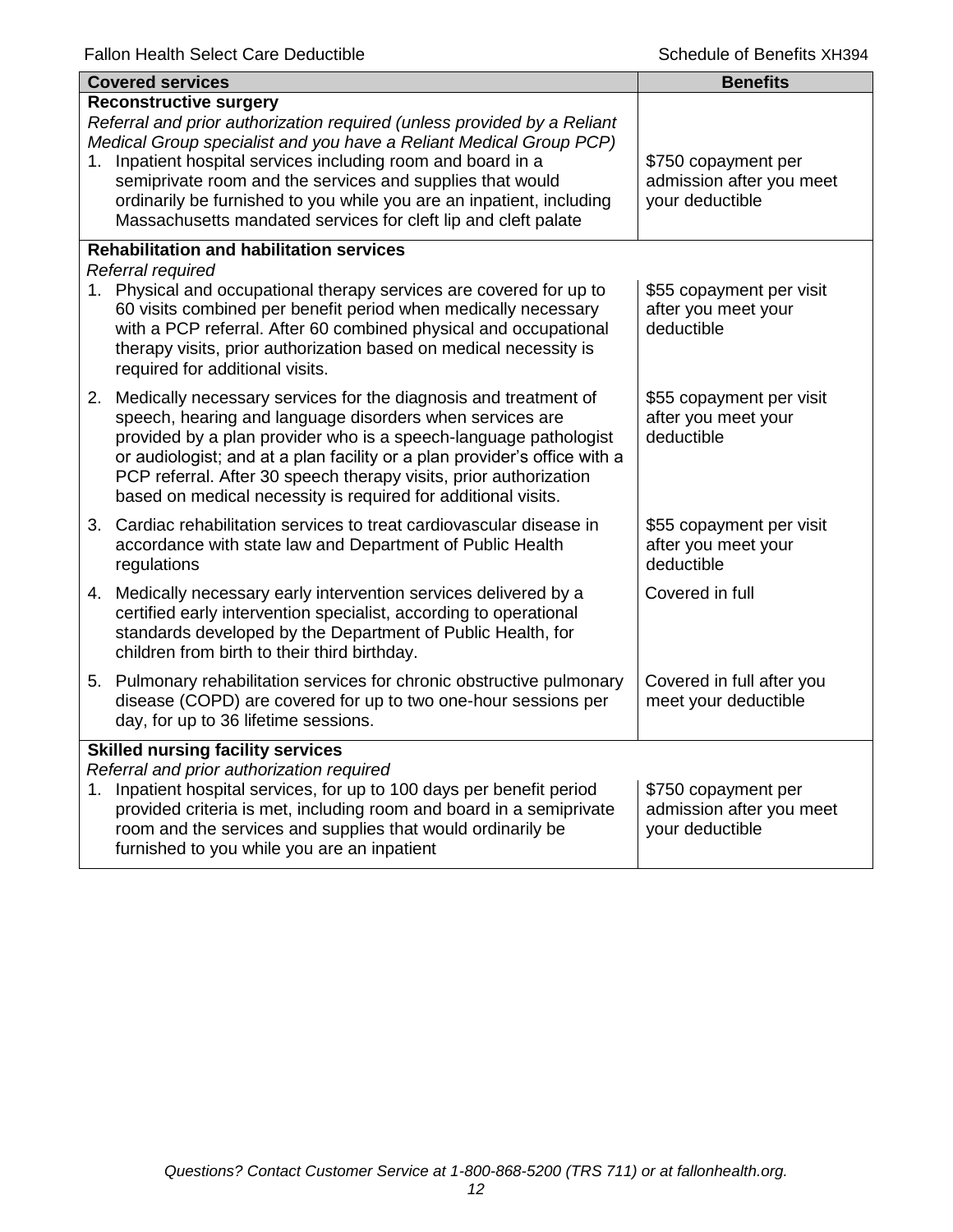# **Addendum Pediatric Dental Services**

### *This addendum is part of your Member* Handbook/Evidence of Coverage.

This addendum provides you with the cost-sharing that you are responsible for when you get covered pediatric dental care from a plan dentist for members under the age of 19. For a list of plan dentists, go to fallonhealth.org or call Customer Service at 1-800-868-5200 (TRS 711).

## **Preventive and Diagnostic Services**

|                                                                                    | <b>Benefits</b> |
|------------------------------------------------------------------------------------|-----------------|
| <b>Preventive and Diagnostic Services</b>                                          |                 |
| Comprehensive Evaluation (once per lifetime per provider or location)<br>$\bullet$ |                 |
| Periodic Oral Exams (two per benefit period)<br>$\bullet$                          |                 |
| Limited oral evaluation (two per benefit period)<br>$\bullet$                      |                 |
| Full mouth x-rays (once every 36 months per provider or location)<br>٠             |                 |
| Panoramic x-rays (once every 36 months per provider or location)                   |                 |
| Bitewing x-rays (two per benefit period)<br>٠                                      | Covered in full |
| Single tooth x-rays (one per visit)                                                |                 |
| Teeth cleaning, including minor scaling procedures (two per benefit period)        |                 |
| Fluoride Treatments (one per day per provider or location)<br>٠                    |                 |
| Space maintainers                                                                  |                 |
| Sealants (Please note: Sealants are not covered on previously restored             |                 |
| teeth) (Once every 36 months per provider or location)                             |                 |

# **Basic Covered Services**

|                                                                                                                                                                                                                                                                                                                                                                                                            | <b>Benefits</b> |
|------------------------------------------------------------------------------------------------------------------------------------------------------------------------------------------------------------------------------------------------------------------------------------------------------------------------------------------------------------------------------------------------------------|-----------------|
| <b>Basic Covered Services</b><br>Amalgam restorations (once per benefit period per tooth)<br>Composite resin restorations (once per benefit period per tooth)<br>Recement crowns/onlays<br>Rebase or reline dentures (once every 24 months)                                                                                                                                                                |                 |
| Root canals on permanent teeth (once per lifetime per tooth)<br>Prefabricated stainless steel crowns (once per lifetime per tooth)<br>Periodontal scaling and root planning (once every 36 months)<br>Simple extractions (once per lifetime per tooth, erupted or exposed root)<br>Surgical extractions (once per lifetime per tooth)<br>Vital pulpotomy<br>Apeicocectomy<br>Palliative care<br>Anesthesia | 25% coinsurance |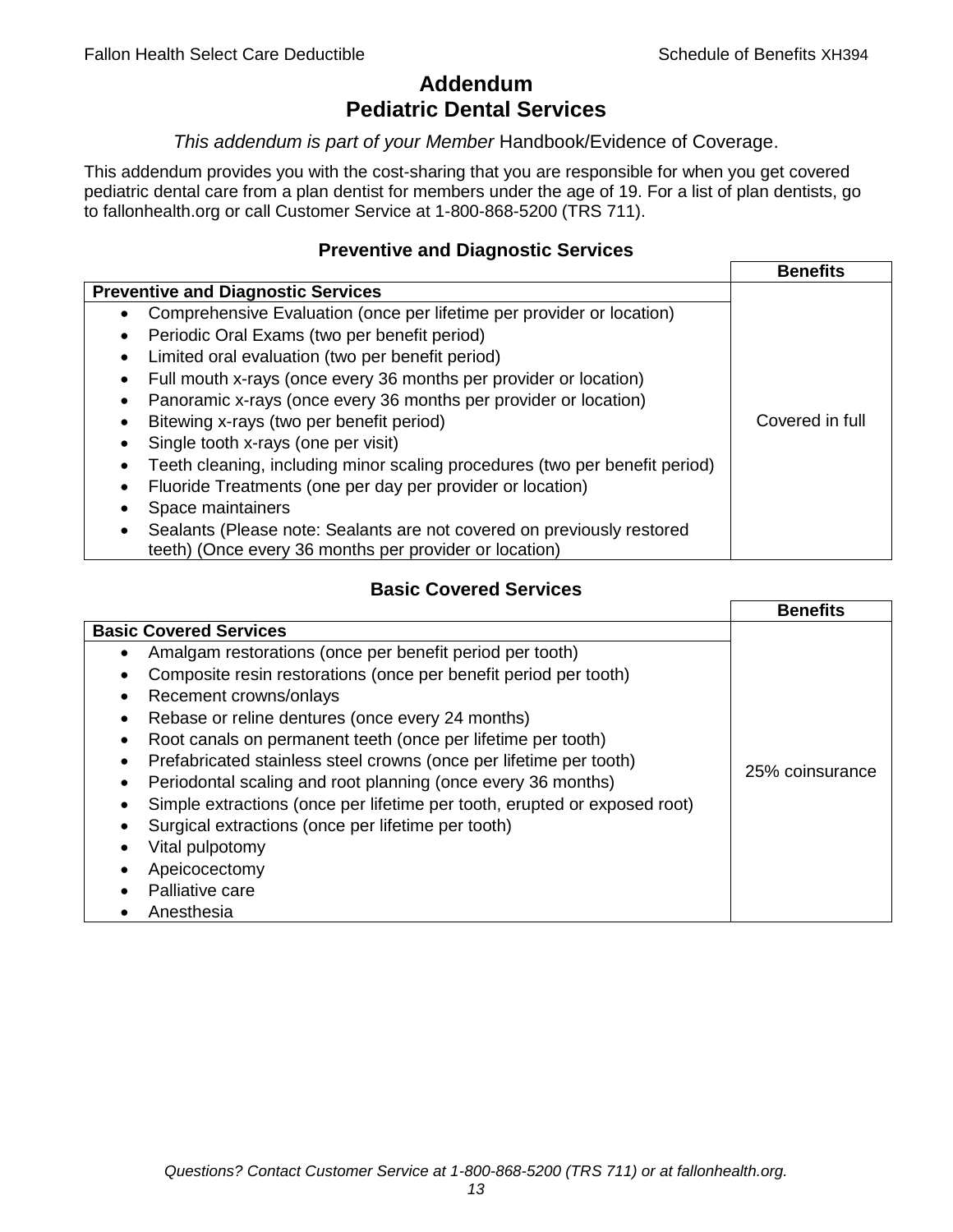# **Major Restorative Services**

|                                                                                                    | <b>Benefits</b> |
|----------------------------------------------------------------------------------------------------|-----------------|
| <b>Major Restorative Services</b>                                                                  |                 |
| • Crown, resin (once every 60 months per tooth)                                                    |                 |
| Porcelain/ceramic crowns (once every 60 months per tooth)<br>$\bullet$                             | 50% coinsurance |
| Porcelain fused to metal/mobile/high noble crowns (once every 60 months<br>$\bullet$<br>per tooth) |                 |
| Partial and complete dentures (once every 84 months)<br>$\bullet$                                  |                 |

# **Orthodontia**

|                                                                                                                                                                                                                                                                        | <b>Benefits</b> |
|------------------------------------------------------------------------------------------------------------------------------------------------------------------------------------------------------------------------------------------------------------------------|-----------------|
| <b>Orthodontia</b>                                                                                                                                                                                                                                                     |                 |
| Coverage is provided for services under the following conditions: only when<br>medically necessary; patient must have severe and handicapping malocclusion as<br>defined by HLD index score of 28 and/or one or more auto qualifiers. Prior<br>authorization required. | 50% coinsurance |

# **Related exclusions**

1. Any service that is not listed in this addendum is not covered.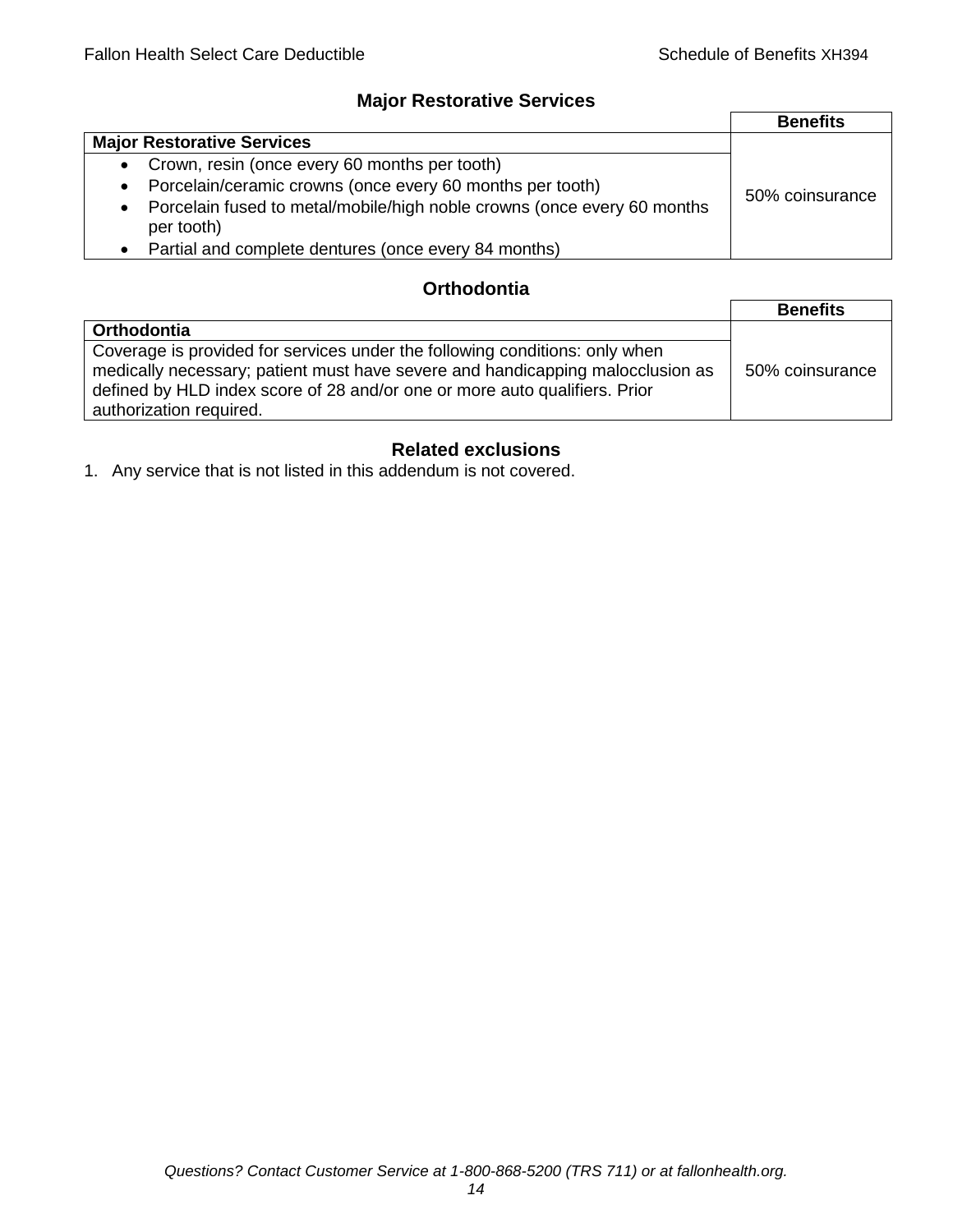# **Addendum Pediatric Vision Services**

## This addendum is part of your *Member Handbook/Evidence of Coverage*.

This addendum provides you with the cost-sharing that you are responsible for when you get covered pediatric vision care from a plan vision provider for members under the age of 19. For more information about your eye and vision care benefits, including a list of plan vision providers, go to fallonhealth.org or call Customer Service at 1-800-868-5200 (TRS 711).

| Service                                                 | Member cost                         |
|---------------------------------------------------------|-------------------------------------|
| Eye exam                                                |                                     |
| Exam with dilation as necessary, once per calendar year | \$0                                 |
| <b>Frames</b>                                           |                                     |
| One designated set, once per calendar year              | \$0                                 |
| Lenses:                                                 |                                     |
| <b>Standard lenses</b>                                  |                                     |
| Single vision                                           | \$0                                 |
| <b>Bifocal</b>                                          | \$0                                 |
| <b>Trifocal</b>                                         | \$0                                 |
| Lenticular                                              | \$0                                 |
| Progressive lenses                                      |                                     |
| Standard                                                | \$0                                 |
| Premium                                                 | \$0 for first \$120 of retail cost, |
|                                                         | 80% of any additional retail cost.  |
| Lens options                                            |                                     |
| Choice of plastic or glass lenses                       | \$0                                 |
| UV treatment                                            | \$0                                 |
| Tint – includes fashion and gradient tinting, and       | \$0                                 |
| oversized and glass-grey #3 prescription sunglass       |                                     |
| lenses                                                  |                                     |
| Standard plastic scratch coating                        | \$0                                 |
| Standard polycarbonate (kids)                           | \$0                                 |
| Plastic photosensitive lenses                           | \$0                                 |
| Other options:                                          |                                     |
| Intermediate vision lenses                              | \$0                                 |
| Standard anti-reflective                                | \$45                                |
| Photochromic plastic                                    | 80% of retail cost                  |
| <b>Blended segment lenses</b>                           | 80% of retail cost                  |
| <b>Polarized lenses</b>                                 | 80% of retail cost                  |
| Premium anti-reflective costing                         | 80% of retail cost                  |
| Ultra anti-reflective coating                           | 80% of retail cost                  |
| Hi-Index lenses                                         | 80% of retail cost                  |
| Other add-ons                                           | 80% of retail cost                  |
| Additional complete pairs of eyewear                    | 60% of retail                       |
|                                                         |                                     |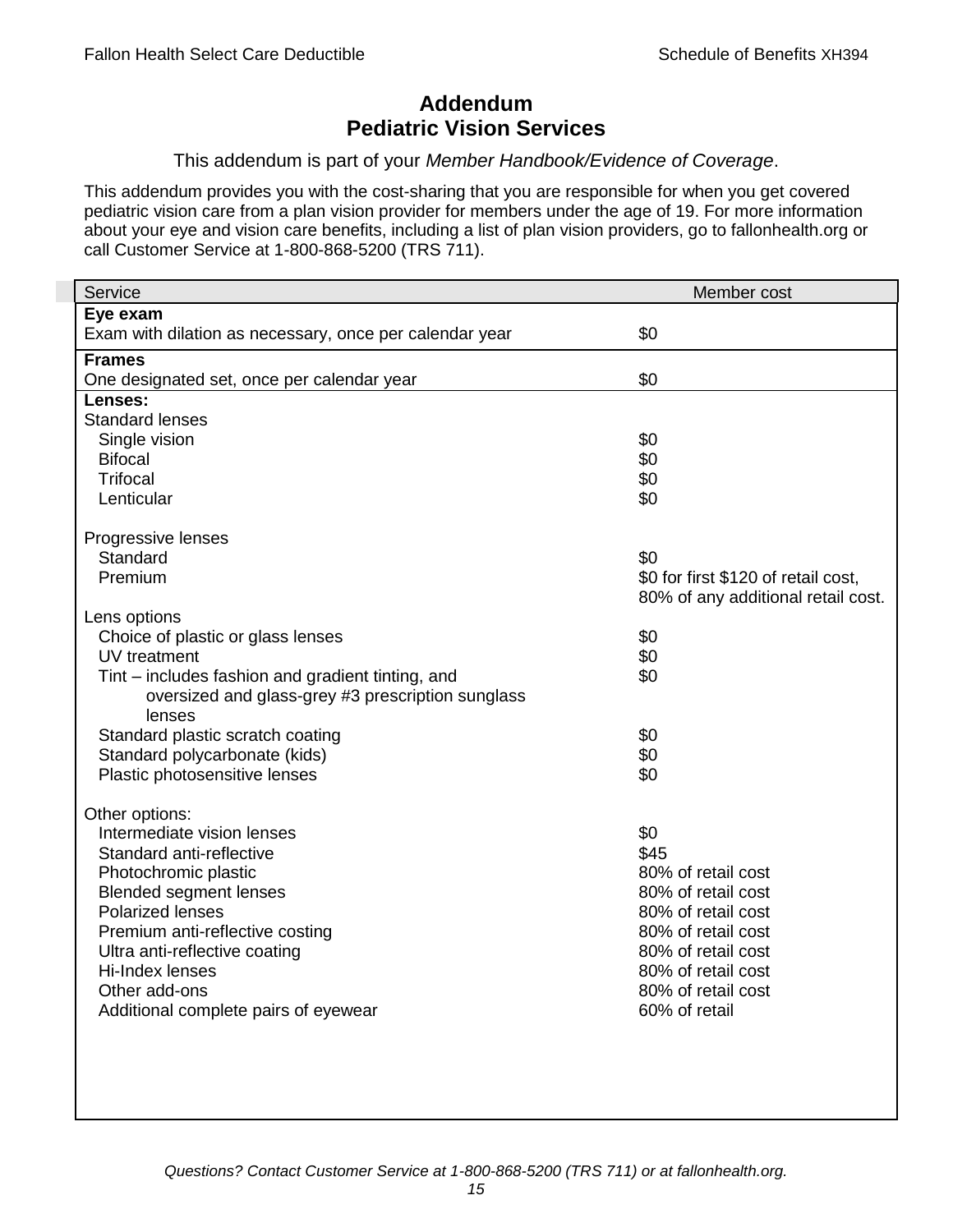| <b>Contact lenses</b><br>One pair of conventional contact lenses, in place of<br>eyeglass lenses                                                                                                                                                                                                                                  | \$0 for first \$150 of retail cost,<br>75% of any additional retail cost. |
|-----------------------------------------------------------------------------------------------------------------------------------------------------------------------------------------------------------------------------------------------------------------------------------------------------------------------------------|---------------------------------------------------------------------------|
| In place of a pair of conventional contact lenses, the<br>member may elect either of the following options:<br>Up to a 6 month supply of monthly or two-week<br>$\bullet$<br>single vision spherical or toric contact lenses<br>Up to a 3 month supply of daily disposable single<br>$\bullet$<br>vision spherical contact lenses |                                                                           |
| Standard contact lens fit and follow-up<br>Premium contact lens fit and follow-up<br>Additional conventional contact lenses                                                                                                                                                                                                       | Up to \$55<br>10% discount from retail price<br>85% of retail cost<br>\$0 |
| Medically necessary contact lenses, in place of other<br>eyewear                                                                                                                                                                                                                                                                  |                                                                           |
| Low vision services                                                                                                                                                                                                                                                                                                               | \$0                                                                       |
| •One comprehensive low vision evaluation, once<br>every five years, when medically necessary                                                                                                                                                                                                                                      | \$0                                                                       |
| • Follow-up care, four visits in any five year period,<br>when medically necessary<br>• Low vision aids, such as high-power spectacles,<br>magnifiers, and telescopes, once every 24<br>months, when medically necessary                                                                                                          | 25% of retail cost                                                        |
| Additional discounts on vision items are available; see<br>a plan provider or contact the plan for details.                                                                                                                                                                                                                       |                                                                           |

# **Related exclusions**

- 1. Orthoptic or vision training, subnormal vision aids and any associated supplemental testing; Aniseikonic lenses.
- 2. Medical and/or surgical treatment of the eye, eyes or supporting structures.
- 3. Any eye or vision examination, or any corrective eyewear required by a policyholder as a condition of employment; Safety eyewear.
- 4. Services provided as a result of any Workers' Compensation law, or similar legislation, or required by any governmental agency or program whether federal, state or subdivisions thereof.
- 5. Non-prescription lenses and/or contact lenses.
- 6. Non-prescription sunglasses.
- 7. Two pair of glasses in lieu of bifocals.
- 8. Services rendered after the date an insured person ceases to be covered under the policy, except when vision materials ordered before coverage ended are delivered, and the services rendered to the insured person are within 31 days from the date of such order.
- 9. Services or materials provided by any other group benefit plan providing vision care.
- 10. Lost or broken lenses, frames, glasses, or contact lenses will not be replaced except in the next benefit period when vision materials would become available.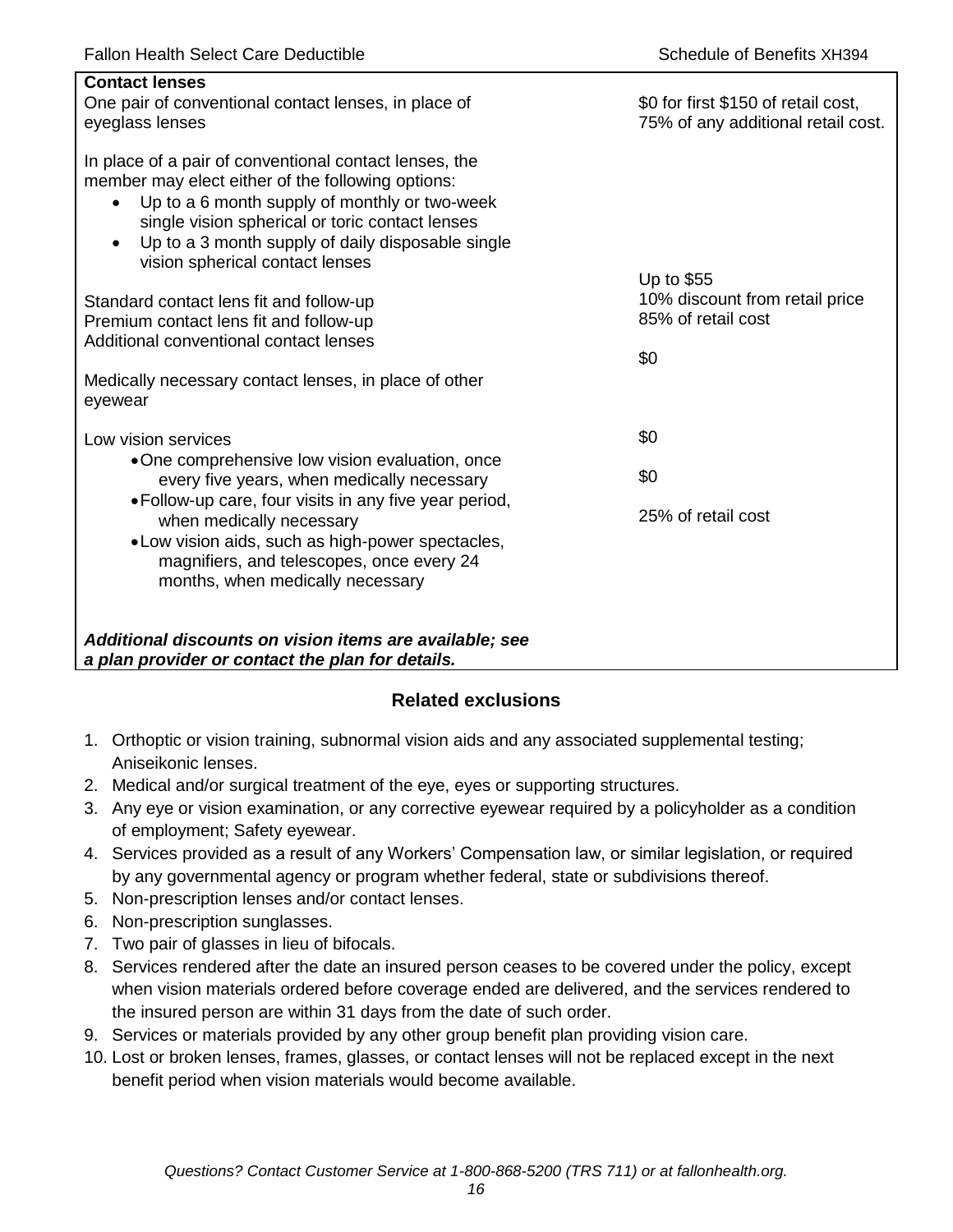# Notice of nondiscrimination

Fallon Health complies with applicable Federal civil rights laws and does not discriminate on the basis of race, color, national origin, age, disability or sex. Fallon does not exclude people or treat them differently because of race, color, national origin, age, disability or sex.

Fallon Health:

- Provides free aids and services to people with disabilities to communicate effectively with us, such as:
	- o Qualified sign language interpreters
	- $\circ$  Written information in other formats (large print, audio, accessible electronic formats, other formats)
- Provides free language services to people whose primary language is not English, such as:
	- o Qualified interpreters
	- o Information written in other languages

If you need these services, contact Customer Service at the phone number on the back of your member ID card, or by email at cs@fallonhealth.org.

If you believe that Fallon Health has failed to provide these services or discriminated in another way on the basis of race, color, national origin, age, disability or sex, you can file a grievance with:

Compliance Director Fallon Health 10 Chestnut St. Worcester, MA 01608

Phone: 1-508-368-9988 (TRS 711) Email: compliance@fallonhealth.org

You can file a grievance in person or by mail, fax or email. If you need help filing a grievance, the Compliance Director is available to help you.

You can also file a civil rights complaint with the U.S. Department of Health and Human Services, Office for Civil Rights, electronically through the Office for Civil Rights Complaint Portal, available at https://ocrportal.hhs.gov/ocr/portal/lobby.jsf, or by mail or phone at:

U.S. Department of Health and Human Services 200 Independence Avenue SW., Room 509F, HHH Building Washington, D.C., 20201

Phone: 1-800-368-1019 (TDD: 1-800-537-7697)

Complaint forms are available at http://www.hhs.gov/ocr/office/file/index.html.

16-735-009 Rev. 01 4/17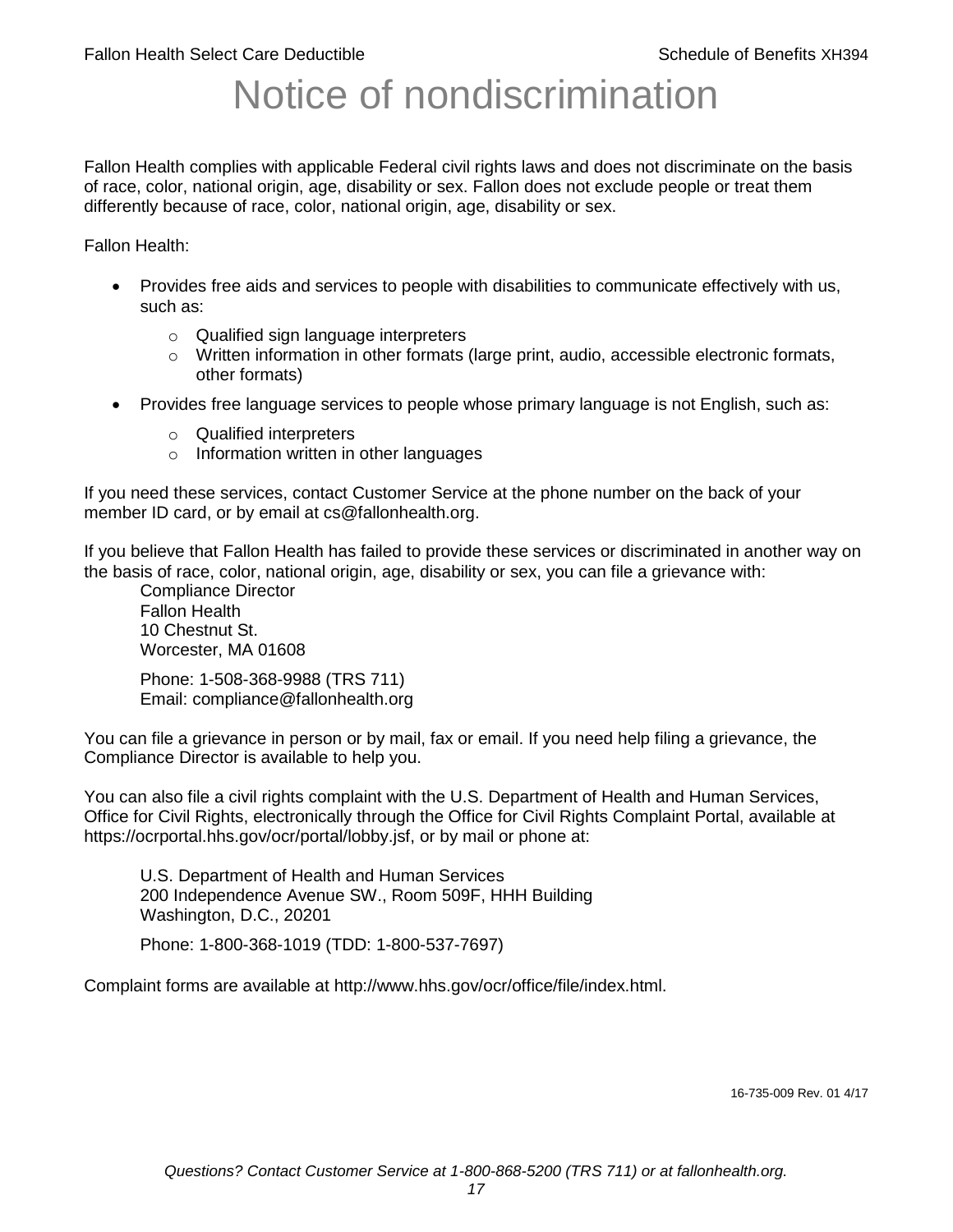# Important!

If you, or someone you're helping, has questions about Fallon Health, you have the right to get help and information in your language at no cost. To talk to an interpreter, call 1-800-868-5200.

#### **Spanish:**

Si usted, o alguien a quien usted está ayudando, tiene preguntas acerca de Fallon Health, tiene derecho a obtener ayuda e información en su idioma sin costo alguno. Para hablar con un intérprete, llame al 1-800-868-5200.

#### **Portuguese:**

Se você, ou alguém a quem você está ajudando, tem perguntas sobre o Fallon Health, você tem o direito de obter ajuda e informação em seu idioma e sem custos. Para falar com um intérprete, ligue para 1-800-868-5200.

#### **Chinese:**

如果您,或是您正在協助的對象,有關於[插入項目的名稱 Fallon Health 方面的問題, 您有權利免費以您的母語得到幫助和訊息。洽詢一位翻譯員, 請撥電話 [在此插入數字 1-800-868-5200.

#### **Haitian Creole:**

Si oumenm oswa yon moun w ap ede gen kesyon konsènan Fallon Health, se dwa w pou resevwa asistans ak enfòmasyon nan lang ou pale a, san ou pa gen pou peye pou sa. Pou pale avèk yon entèprèt, rele nan 1-800-868-5200.

#### **Vietnamese:**

Nếu quý vị, hay người mà quý vị đang giúp đỡ, có câu hỏi về Fallon Health, quý vị sẽ có quyền được giúp và có thêm thông tin bằng ngôn ngữ của mình miễn phí. Để nói chuyện với một thông dịch viên, xin gọi 1-800-868-5200.

#### **Russian:**

Если у вас или лица, которому вы помогаете, имеются вопросы по поводу Fallon Health, то вы имеете право на бесплатное получение помощи и информации на вашем языке. Для разговора с переводчиком позвоните по телефону 1-800-868-5200.

#### **Arabic:**

إن كان لديك أو لدى شخص تساعده أسئلة بخصوص Health Fallon، فلديك الحق في الحصول على المساعدة والمعلومات الضرورية بلغتك من دون اية تكلفة .للتحدث مع مترجم اتصل ب .1-800-868-5200

## **Khmer/Cambodian:**

ប្រសិនបរើអ្នក ឬនរណាម្ននក់ដែលអ្នកកំពុងដែជយ ម្ននសំណួរអ្៎ពី Fallon Health រប, អ្នកម្ននសិេធិេ្រុលជំនួយនិងព័ែ៌ម្នន បៅកនុងភាសា ររស់អ្នក រោយម្ិនអ្ស់រ្ំ ក់ ។ ដររំម្ រនី ិយាយជាម្ួយអ្នក កែប្រ សូ ម្ 1-800-868-5200 ។